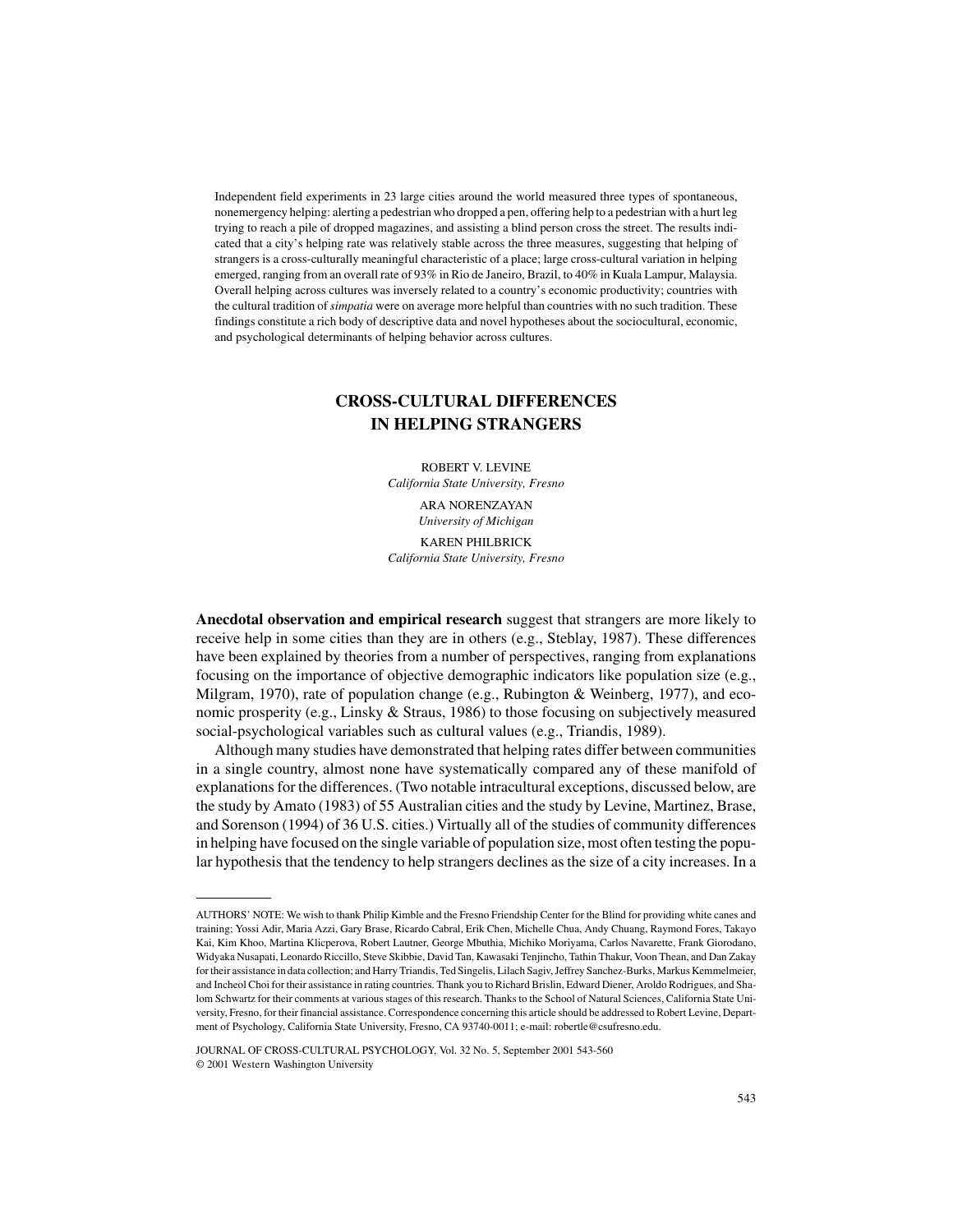meta-analysis of 65 of these studies, Steblay (1987) found general support for this hypothesis. She reported a significant effect size of 0.29 for population size, with the decline in helping rate beginning at populations of 300,000.

Population size, however, is only one of many qualities that defines the character of a city and that differentiate cities from each other (e.g., Cutter, 1985; Fischer, 1976; Krupat & Guild, 1980; Levine, Miyake, & Lee, 1989). Strauss (1976) has argued that "the entire complex of urban life can be thought of as a person rather than a distinctive place, and the city can be endowed with a personality of its own." Explaining why strangers are more likely to receive help in some cities than in others requires investigating the complexities of cities' personalities beyond knowing the size of their population. However, the virtual absence of systematic cross-cultural investigations of helping is a serious impediment to a richer understanding of how the personality of a place relates to helping behavior.

## **SAMPLING ISSUES**

The present study attempted to avoid sampling problems common to previous studies of this type. In large part, the lack of empirical assessment of explanations other than population size for community-level differences in helping may be a by-product of shortcomings in the sampling used in the previous studies. All but the studies by Amato (1983) and Levine et al. (1994) have been limited to convenience samples of a few (often two) readily testable large and small communities. To compare multiple predictors of helping at the city/community level, however, it is necessary to conduct an ecological analysis (Hofstede, 1980). This consists of treating each city as a single subject in a correlational-type design. By treating each city as a single subject, rates of helping can be correlated to other available data on community characteristics (e.g., community-level data reflecting population attributes, economics, and social-psychological qualities). Ecological analysis, however, requires testing considerably more subjects (i.e., cities) than most previous studies have done.

Another important shortcoming of most previous community-level helping studies is their general lack of attention to cultural differences (Smith  $\&$  Bond, 1993). The few studies that have been conducted outside the United States have focused on urban-rural differences within a single country or on differences between two or three countries. Urban-rural differences have been examined in Amato's study (1983) of 55 Australian cities; in the studies by Korte and his colleagues of cities and towns in Turkey (Korte & Ayvalioglu, 1981) and the Netherlands (Korte, Ypma, & Toppen, 1975); and in studies by Collett and O'Shea (1976) and Moghaddam and Stringer (1979) of the Iranian cities of Tehran and Isfahan. Differences between two or three countries have been studied by Feldman (1968) in comparisons of helping in Boston, Athens, and Paris; L'Armand and Pepitone's (1975) study of Philadelphia and Madras, India; and Hedge and Yousif's (1992) comparison of the United Kingdom and the Sudan. We found no studies in the literature that compared helping behaviors using identical procedures in more than three countries. In contrast, the present study measured helping in a wide range of cultures.

The present study focused on a large city—in most cases, the largest—in each country. There were several reasons for this choice. First, for practical reasons, the slow pedestrian flow of most small communities would have made it difficult to carry out a wide range of field experiments. Second, although no single city represents the entirety of a country, it was judged that the largest city in each country would be most comparable for purposes of making meaningful cross-national comparisons of helping behavior. Third, there is a strong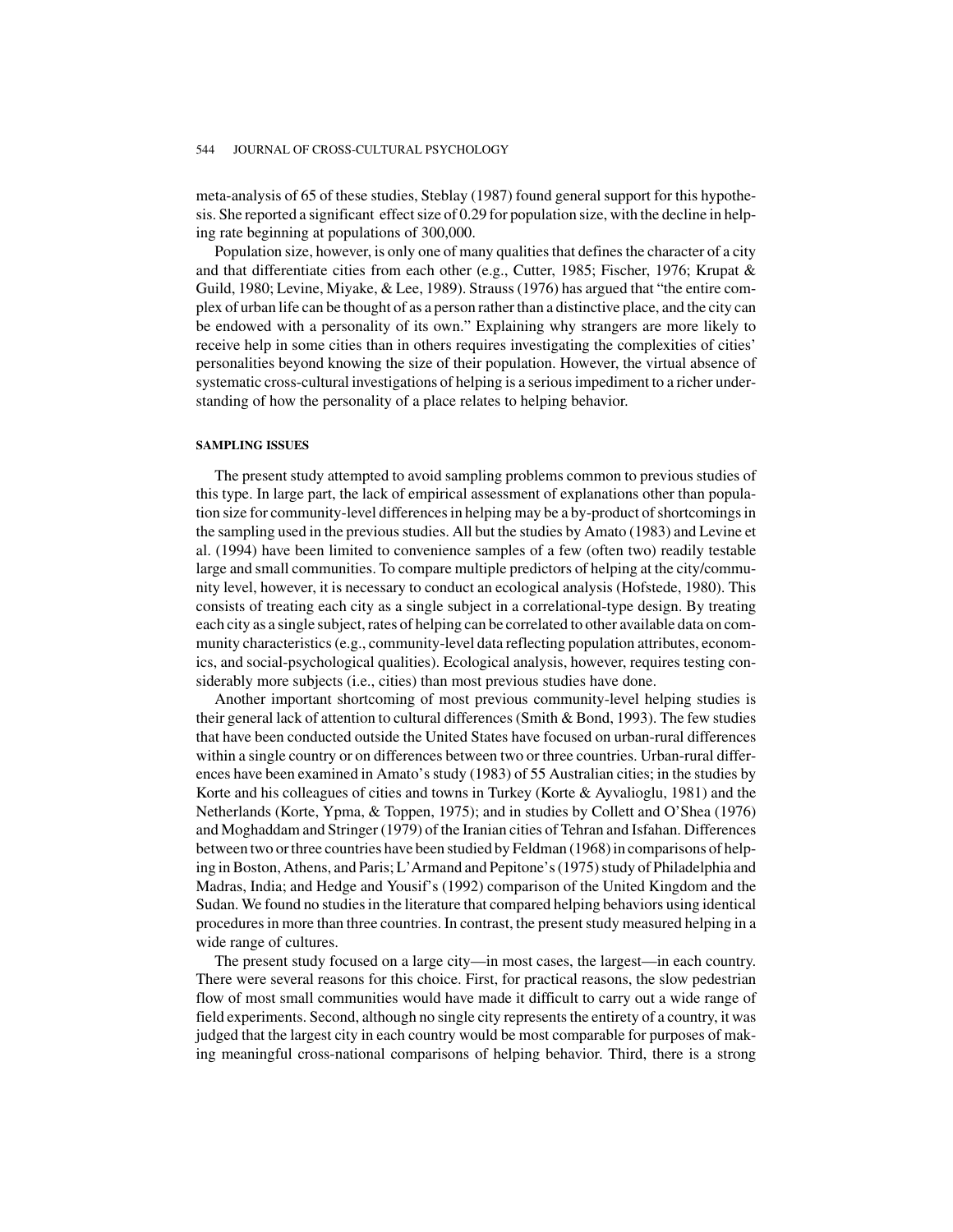international population movement to large cities. It is estimated that more than half of the world's population will be living in urbanized areas within the next decade (Gottdiener, 1994).

### **GOALS OF THE PRESENT STUDY**

We examined cultural differences in helping behavior in a cross-national sample of 23 large cities. The study had three main goals:

- 1. *Is helping of strangers a cross-culturally meaningful characteristic of a place?* The first objective of this study was to determine if a city's tendency to offer nonemergency help to strangers is stable across situations over a wide range of cultures. It is conceivable that the substantial internal reliability of helping behaviors observed within a single nation—say, the United States (Levine et al., 1994)—may depend on a web of local cultural and socioeconomic factors unique to that culture. Pepitone (1999), for example, argues that there are multiple, distinct motivations underlying different helping behaviors, which may become particularly apparent when one compares helping behavior across cultures. Is it valid to generalize across situations about a city's tendency to grant everyday favors to strangers? Because of the absence of large-scale cross-cultural studies of helping, this was a first attempt to assess the interrelationships of different helping measures in nonemergency situations across cultures.
- 2. *Does helping of strangers vary cross-culturally?* A second objective of this study was to obtain a descriptive body of data on helping behavior across cultures using identical procedures. Because our study focused on cities with relatively large populations, the role of population size in helping can be considered minimal in this sample. An important question, therefore, is whether substantial variation exists across the cultures that we studied. To the extent that such cross-cultural variation is observed, researchers should consider explanations other than population size.
- 3. *What are some community characteristics that are related to helping of strangers across cultures?* As Steblay's (1987) meta-analysis demonstrated, people in large cities tend to be less helpful than those in smaller places. Although the main goal of the present study was to provide descriptive data on helping rates across cultures, we made a preliminary attempt to identify country-level variables that might relate to differences in helping.

Three overlapping theoretical explanations for community-level differences in helping behavior were tested; none of these explanations have been considered in past cross-cultural research.

*Economic explanations*. A central tenet of many sociological theories is that stressful conditions are associated with maladaptive individual behaviors that are detrimental to the social functioning of the community. There is some empirical support for this relationship. Linsky & Straus (1986), for example, found that communities with poorer economies, as measured by variables such as unemployment rates and frequency of business failures, had higher rates of crime and other social pathologies. Lee (1995) found that workers who were satisfied with their pay were more likely to engage in prosocial behaviors. Levine et al. (1994) found moderate support for a positive relationship between the economic health of cities and helping in the United States.

On the other hand, there are reasons to believe that helping might be negatively correlated with economic health. Prosperous countries may require their citizens to be more individualistic in their pursuit of personal needs and to ignore, in general, traditional societal values that prescribe helpfulness toward fellow members of society (Inkeles, 1997). These factors may mean less willingness or ability to be concerned with the well-being of strangers.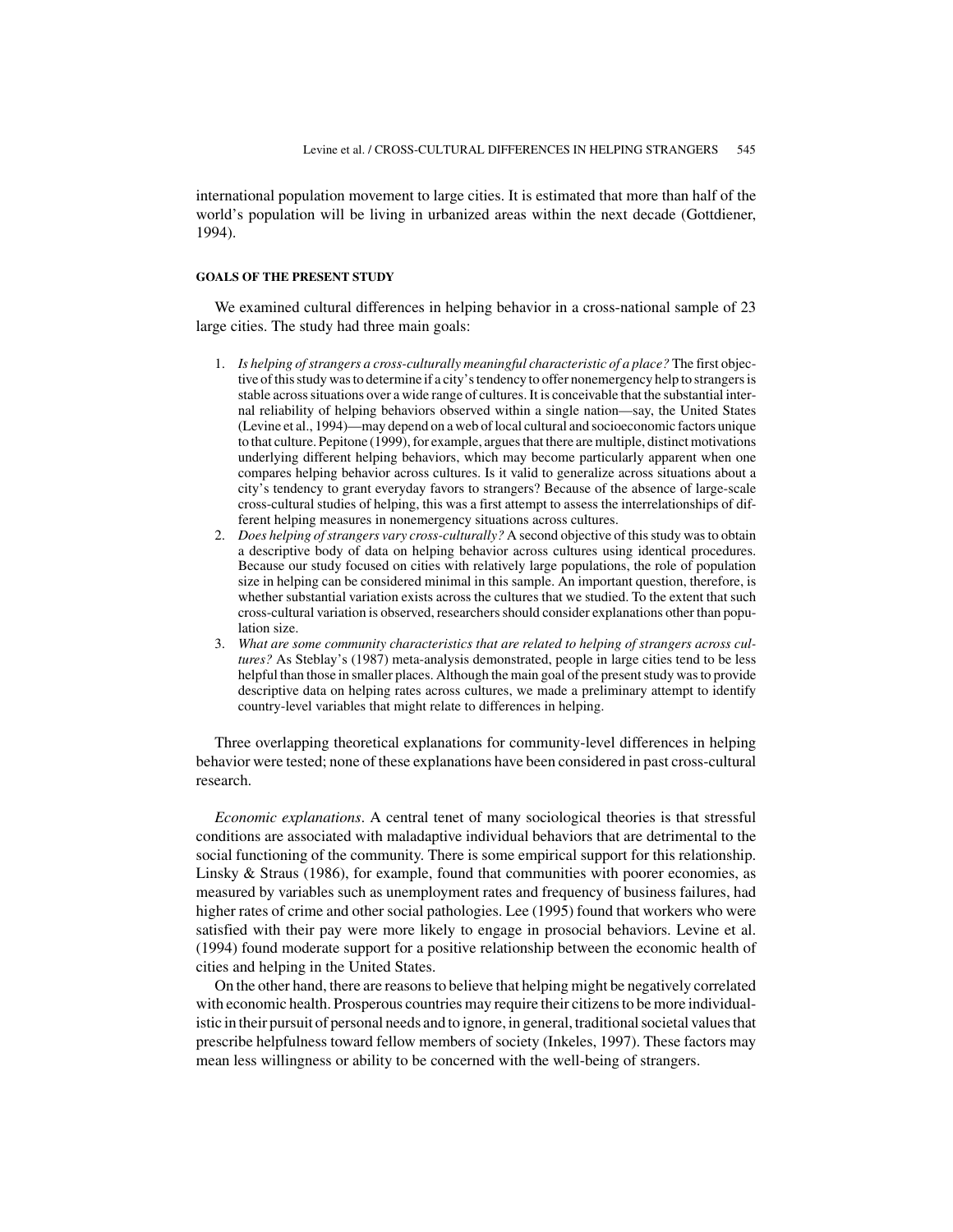*Cultural values*. Two cultural values were considered in this study. One was what many cross-cultural psychologists believe to be the most important construct for explaining the social psychological patterns of cultures: individualism versus collectivism. Briefly, individualistic societies are characterized by an orientation to the individual and their nuclear family, whereas collectivistic societies give highest priority to the welfare of one or more larger collectives (Triandis, 1995). At this level of explanation, it might be predicted that collectivistic societies should be more likely to attend to the needs of strangers. As recent discussions of individualism-collectivism point out, however, equating collectivism with concern for individuals outside of one's relevant collective is not necessarily true. It has sometimes been argued, in fact, that collectivistic cultures often focus less attention on outsiders than do individualistic cultures (see for example, Sethi, Lepper, & Ross, 1999). If this were the case, helping strangers might actually be more frequent or no different in individualistic cultures (Triandis, 1995). At the least, it appears that there are many subtypes of individualismcollectivism and that these subtypes may differ in their orientation to the needs of strangers (Singelis, Triandis, Bhawuk, & Gelfand, 1995; Triandis, 1996).

A second cultural value orientation we considered was the notion of*simpatia* (in Spanish) or *simpatico* (in Portuguese), which characterizes Spanish and Latin American cultures (Rodrigues & Assmar, 1988; Sanchez-Burks, Nisbett, & Ybarra, 2000; Triandis, Marin, Lisansky, & Betancourt, 1984). Simpatia cultures are defined by their proactive socioemotional orientation and concern with the social well-being of others. This cultural syndrome includes an implicit prerogative to be actively friendly, polite, and helpful toward strangers. Therefore, we predicted that simpatia cultures in our sample would on average be more helpful toward strangers than non-simpatia cultures.

*Cognitive explanations: pace of life*. Cognitive processing theories predict that a rapid pace of life decreases the likelihood of finding time for social responsibilities, particularly when those responsibilities involve strangers. Milgram's (1970) system overload theory, in particular, argues that one of the consequences of a rapid pace of life is inattention to the needs of strangers. Milgram hypothesizes that people who are confronted with more sensory inputs than they are able to process experience psychological overload. This is frequently the case in modern cities—the larger the city, the greater the overload. One way that the overloaded urbanite adapts to this predicament is by screening out nonessential stimuli. In essence, the city dweller focuses on his or her goals and moves directly toward them as quickly as possible. Because the needs of strangers are usually low on the urbanite's hierarchy of necessities, attention to these needs becomes a frequent casualty of the screening process. Tests of this hypothesis at the city level have produced conflicting findings. Levine et al. (1994) found only limited support for the relationship between pace of life and helping in their 36-city study. However, other studies have found that people who are pressed for time are less likely to help a stranger than people who are not in a hurry (Darley & Batson, 1973). The present study provided a test of the pace-of-life hypothesis at a cross-national level.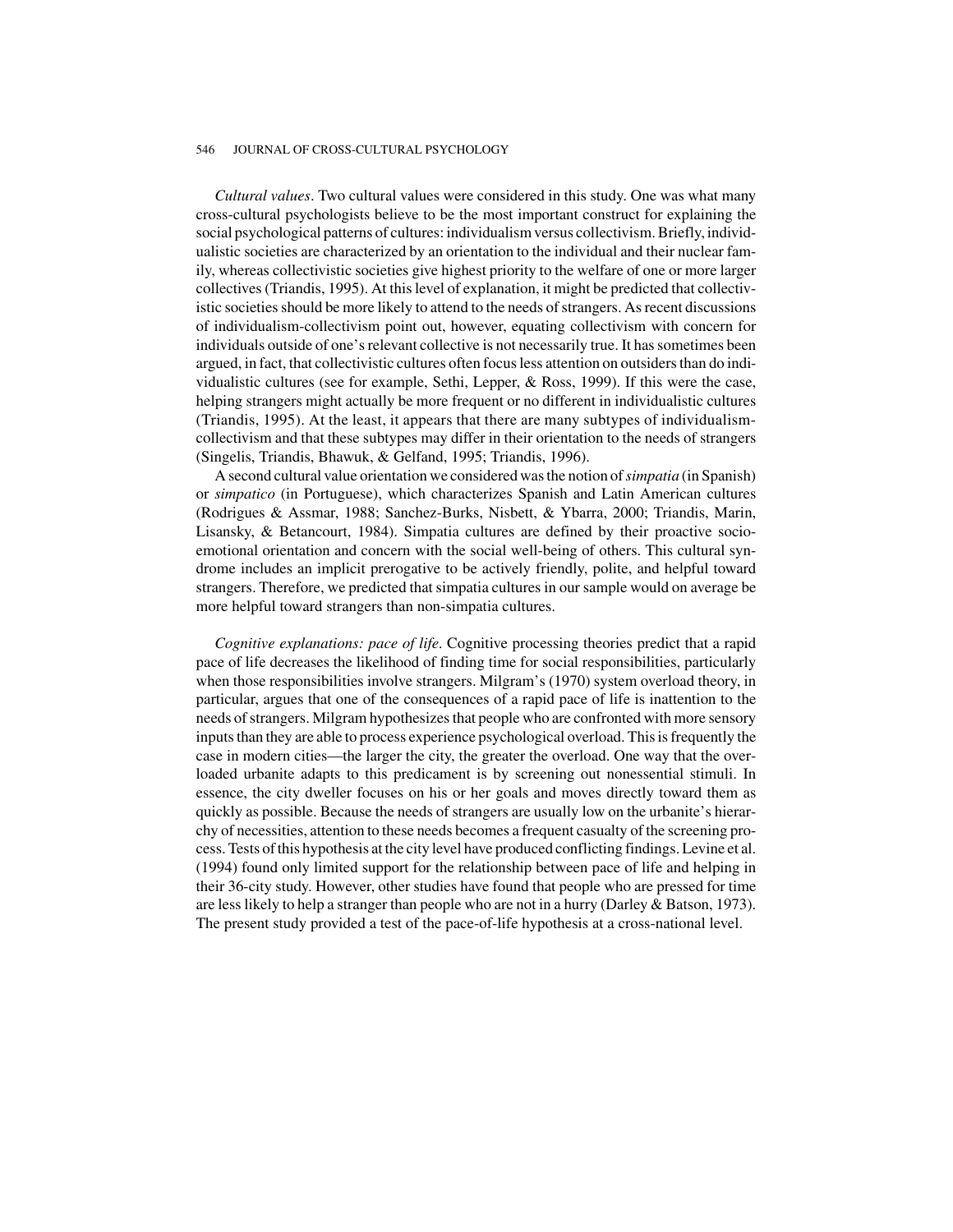## **METHOD**

### **OVERVIEW**

Three measures of helping were sampled in a large city in each of 23 countries. These measures were correlated with statistics reflecting population size, economic well-being, cultural values (individualism-collectivism, simpatia), and the pace of life for each location.

# **SUBJECTS (CITIES)**

The subjects in this study were large cities in each of 23 countries. The selection of countries was aimed at the widest possible sampling of the regions and cultures of the world. For practical reasons, however, subject selection was sometimes driven by convenience. Data collection at the various international sites was conducted by interested, responsible students who were either traveling to foreign countries or returning to their home countries for the summer, or by cross-cultural psychologists and their students in other countries who volunteered to assist the authors. Although this method of subject selection was clearly less than random, the final list of countries did encompass a wide range of locales in North and South America, Eastern and Western Europe, Africa, and Asia.

In each country, data were collected in either the largest city or another major city: Austria (Vienna), Brazil (Rio de Janeiro), Bulgaria (Sofia), China (Shanghai), Costa Rica (San Jose), Czech Republic (Prague), Denmark (Copenhagen), El Salvador (San Salvador), Hungary (Budapest), India (Calcutta), Israel (Tel Aviv), Italy (Rome), Malawi (Lilongwe), Malaysia (Kuala Lampur), Mexico (Mexico City), the Netherlands (Amsterdam), Romania (Bucharest), Singapore (Singapore), Spain (Madrid), Sweden (Stockholm), Taiwan (Taipei), Thailand (Bangkok), and the United States (New York City).

### **SELECTION OF HELPING BEHAVIORS**

We selected three representative helping behaviors in the context of Pearce and Amato's  $(1980)$  empirically derived three-dimensional model of helping.<sup>1</sup> Pearce and Amato's model poses a threefold structure of helping: (a) *doing* what one can; direct help versus *giving* what one has, indirect help; (b) *spontaneous*, informal help versus *planned*, formal help; and (c) *serious* versus *nonserious* help. These three dimensions correspond, in order, to the type of help offered, the social setting in which help is offered, and the degree of need of the recipient. In a previous study (Levine et al., 1994), the three helping situations, described below, were found to differ on the spectrum of each of Pearce and Amato's dimensions in ratings by independent judges. All three situations were, however, judged to be higher on doing rather than giving, and higher on spontaneous rather than planned help. The blind person and hurt leg situations were judged to be more serious than the dropped pen situation.

### **HELPING MEASURES**

Each of the three helping measures and the walking speed measure were administered in two or more locations, in main downtown areas, during main business hours, on clear days, during the summer months of 1 or more years between 1992 and 1997. For the two measures that required approaching pedestrians (dropped pen and hurt leg situations), only individuals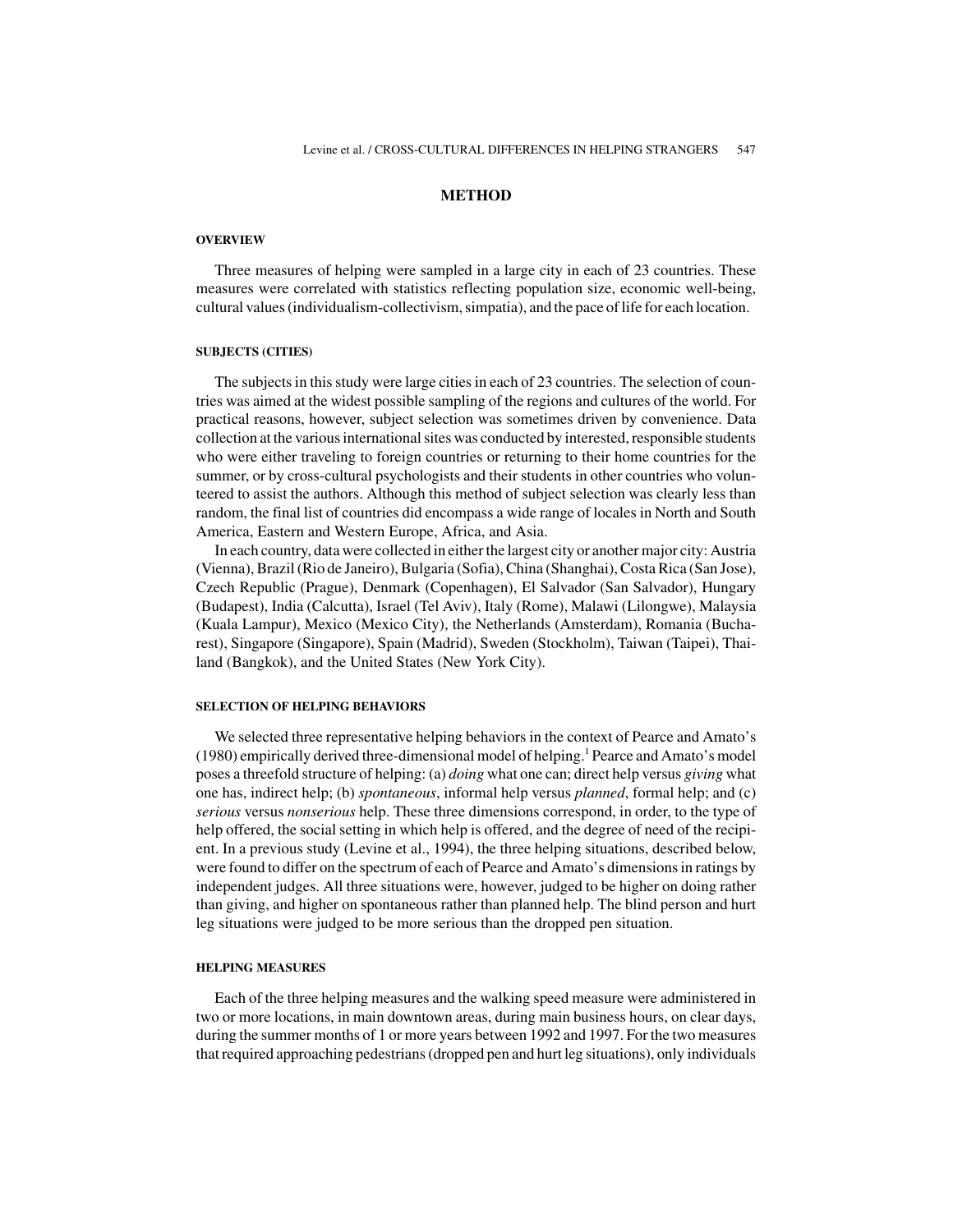walking alone were selected. Children (younger than 17 years old), and people who were physically disabled, very old, carrying heavy packages, and so forth (i.e., those who might not be fully capable or expected to help) were excluded. Subjects were selected randomly, usually by approaching the second potential subject who crossed a predetermined line.

*Dropped pen*. Walking at a carefully practiced, moderate pace (15 paces/10 seconds), experimenters walked toward a solitary pedestrian passing in the opposite direction. When 10 to 15 feet from the subject, the experimenter reached into his pocket and accidentally, without appearing to notice, dropped his pen behind him, in full view of the subject, and continued walking past the subject. A total of 214 men and 210 women were approached. Participants were scored as having helped if they called back to the experimenter that he had dropped the pen and/or picked up the pen and brought it to the experimenter.<sup>2</sup>

*Hurt leg*. Walking with a heavy limp and wearing a large and clearly visible leg brace, experimenters *accidentally* dropped and unsuccessfully struggled to reach down for a pile of magazines as they came within 20 feet of a passing pedestrian. A total of 253 men and 240 women were approached. Helping was defined as offering to help and/or beginning to help without offering.

*Helping a blind person across the street*. Experimenters, dressed in dark glasses and carrying white canes, acted the role of a blind person needing help getting across the street. (The canes and training for the role were provided by the Fresno Friendship Center for the Blind.) Experimenters attempted to locate downtown corners with crosswalks, traffic signals, and moderate, steady pedestrian flow. They stepped up to the corner just before the light turned green, held out their cane, and waited until someone offered help. A trial was terminated after 60 seconds or when the light turned red, whichever occurred first, after which the experimenter walked away from the corner. A total of 281 trials were conducted. Helping was scored if participants, at a minimum, informed the experimenter that the light was green.

### **EXPERIMENTERS**

In most cities, one local individual—usually, a student returning home for summer vacation—collected all data. All experimenters were college age and dressed neatly and casually. To control for experimenter gender effects and to avoid potential problems in some cities, all experimenters were men.

Several steps were taken to ensure standardization in scoring and to minimize experimenter effects. First, all experimenters received both a detailed instruction sheet and on-site field training for acting their roles, learning the procedures for subject selection and scoring of subjects. Second, the experimenters practiced together. Third, no verbal communication was required of experimenters. Given the large number of experimenters, it is difficult to precisely assess standardization between experimenters in acting their parts and scoring subjects' responses. However, in the previous study conducted by the first author and his colleagues using these measures (Levine et al. 1994), it was demonstrated that, with the same training and measures, interexperimenter effects were minimal. Still, the possibility that there were experimenter effects in the present study cannot be completely ruled out.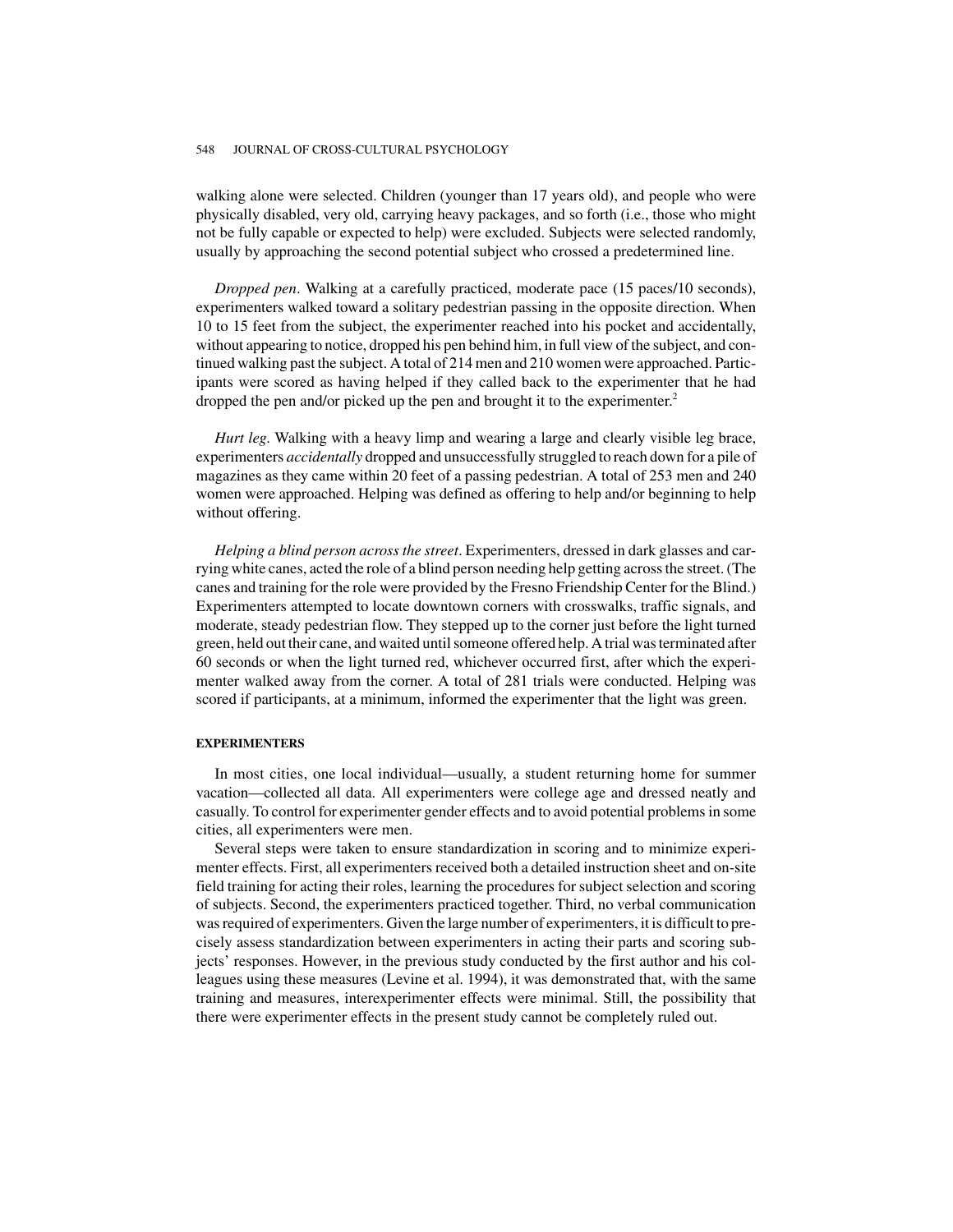#### **COMMUNITY VARIABLES**

*Population size*. Although we selected cities that tended to be large (all had populations of more than 230,000), there were still differences in population size. Population size for each metropolitan area was taken from the most current United Nations *Demographic Yearbook* (United Nations, 1996). This statistic allowed us to rule out the possibility that variation in helping could be attributable to variation in population size.

*Economic indicator*. As an indicator of the economic well-being that is experienced by the average citizen, estimates of what is called per capita gross domestic product with purchasing power parity (PPP) were extracted for the year 1994 (World Bank, 1996). This economic indicator measures how much the average income earned in each country is capable of purchasing.

*Cultural values*. Six internationally expert cross-cultural psychologists were asked to rate the 23 countries in the sample on the dimension of individualism-collectivism.<sup>3</sup> Triandis' (1996) definition of the dimension was presented to raters. Countries were rated on a 10 point scale (1 = *the most collectivistic*, 10 = *the most individualistic*). The overall alpha for the six raters was .92. Deletion of any single item would have raised the overall alpha to no more than .93. All six ratings were averaged to produce an overall individualism-collectivism score for each country. Spain and all the Latin American countries in our sample (Brazil, Costa Rica, El Salvador, Mexico) were considered simpatia cultures, and their average helping rate was compared with the rates for non-simpatia cultures in our sample.

*Walking speed*. Male and female walking speed, an indicator of the pace of life, was measured over a distance of 60 feet in the same downtown locations as the helping measures. Measurements were taken on clear summer days. All locations were flat and unobstructed, had broad sidewalks, and were sufficiently uncrowded to allow pedestrians to move at potentially maximum speeds. To control for the effects of socializing, only pedestrians walking alone were selected. Children, individuals with obvious physical disabilities, and those stopping to window-shop were not timed. Thirty-five men and 35 women were timed in most cities.

# **RESULTS**

# **CONSISTENCY ACROSS HELPING MEASURES**

Although multiple measurements were taken for each helping situation in each country, it should be noted that for purposes of analyses, each of the 23 countries was treated as single subjects. Intercorrelations among the three measures are presented in Table 1. Given the small sample size, and the unidirectionality of predictions concerning the interrelationship between the three helping measures (i.e., they should be correlated positively), the statistical significance of the intercorrelations were evaluated at the .10 level with one-tailed tests. (All other statistical analyses in this study were evaluated at the .15 level by two-tailed tests.) Using these liberal criteria, it may be seen that two of the three intercorrelations were significant. As expected, all three intercorrelations were in the positive direction. Consistent with the idea that these helping measures cohere across cultures, a factor analysis (principal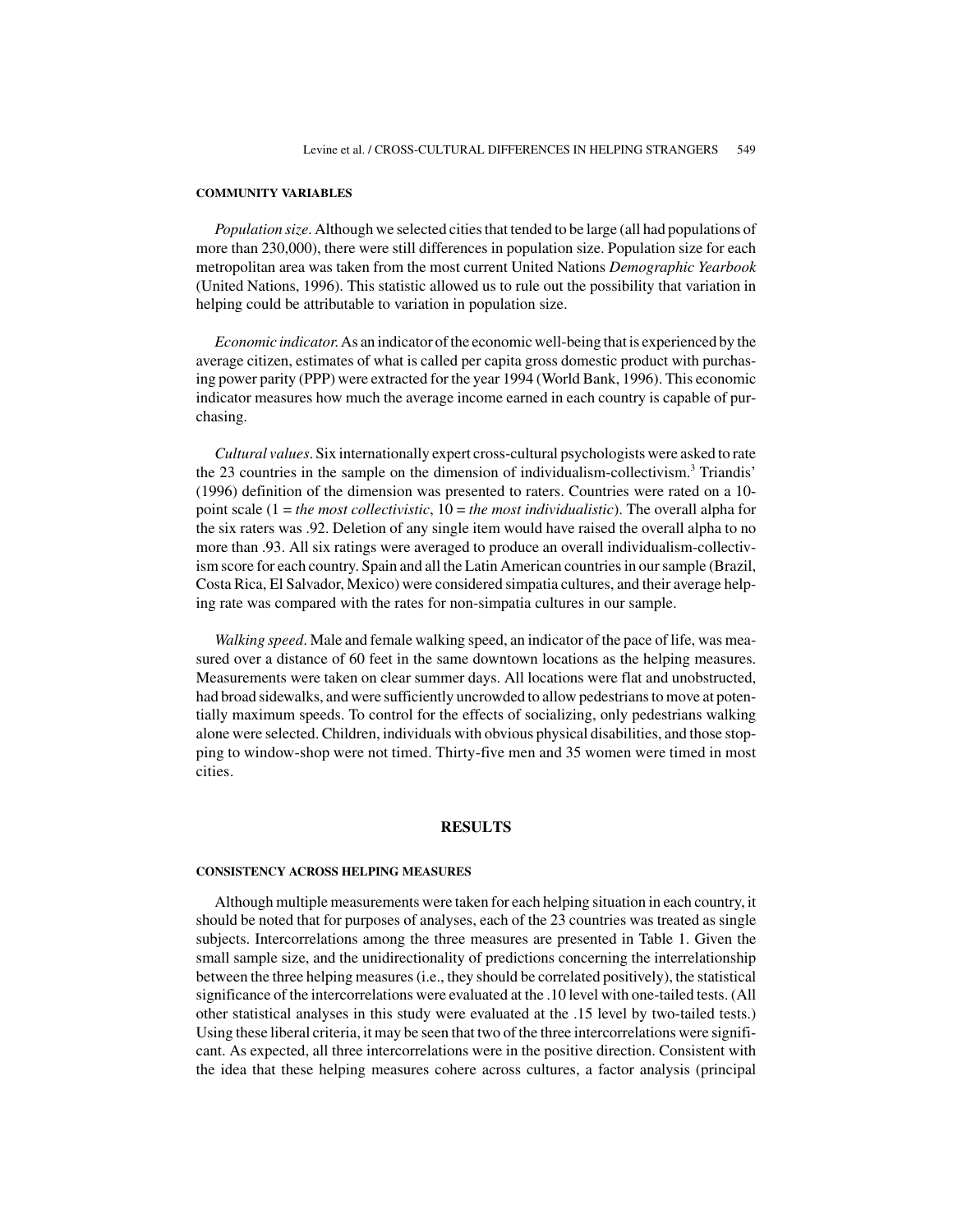| .<br><b>Intercorrelations of Helping Measures</b> |                     |                        |          |  |  |
|---------------------------------------------------|---------------------|------------------------|----------|--|--|
|                                                   |                     | <b>Helping Measure</b> |          |  |  |
|                                                   | <b>Blind Person</b> | Dropped Pen            | Hurt Leg |  |  |
| Dropped Pen                                       | $.28**$             |                        |          |  |  |
| Hurt Leg                                          | .21                 | $.36***$               |          |  |  |
| $Blind + Pen + Leg$                               | $67***$             | $77****$               | $73****$ |  |  |

| <b>TABLE 1</b>                               |  |  |  |  |  |
|----------------------------------------------|--|--|--|--|--|
| <b>Intercorrelations of Helping Measures</b> |  |  |  |  |  |

\*\**p* < .10. \*\*\**p* < .05. \*\*\*\**p* < .01 using 1-tailed significance test. *n* = 23 in all cases.

components method) revealed a 1-factor solution that explained 52.40% of the variance. The factor loadings were fairly consistent for the dropped pen, hurt leg, and blind person measures (.78, .73, and .65, respectively).

For each country, the three measures were converted to *z* scores, which were then averaged to produce an overall helping index. The overall alpha for the three situations was .55. Deletion of any single item would have reduced the alpha to .53 if the blind person measure was removed, to .44 if the hurt leg were deleted, and to .35 if the dropped pens were deleted. The means and ranks for each country on each helping measure are presented in Table 2.

## **GENDER DIFFERENCES**

Although gender differences in helping were not a major focus of the present study, we did compare the proportion of men versus women who helped in the applicable situations. For the two measures in which relatively equal numbers of male and female subjects were targeted by the experimenter (hurt leg, dropped pen), it was possible to observe gender differences in the proportion of individuals offering help.

Gender differences were analyzed by independent sample *t* tests, using gender as the independent measure and the two experimenter-sensitive helping measures as dependent measures. Neither of these differences approached significance: dropped pen, *M* (men) = .67, *M* (women) = .69, *t*(22) = .39, *ns*; hurt leg, *M* (men) = .63, *M* (women) = .65, *t*(22) = .75, *ns*. Because previous studies of helping in the United States (e.g., Dovidio, Piliavin, Gaertner, Schroeder, & Clark III, 1991) have tended to find more helping from men than from women, particularly toward a male target, the lack of overall gender differences in the present cross-cultural samples may be worthy of systematic investigation in a future study.

Beyond these analyses, the present study did not focus on gender differences. Thus, for the city-level analyses reported, total city scores on the dropped pen and hurt leg situations were derived by averaging the proportion of male and female helpers in each city.

# **RELATIONSHIP OF COMMUNITY VARIABLES TO HELPING**

*First-order correlations*. Table 3 presents country scores for the community variables and the overall helping index. Table 4 presents the first-order correlations between the community variables and each of the helping measures. Note, again, that these correlation analyses treat each of the 23 countries as single subjects (in some correlations, because of missing data, there were even fewer subjects). Because of the small sample size and the large number of independent data points that went into each country's helping score, the statistical signifi-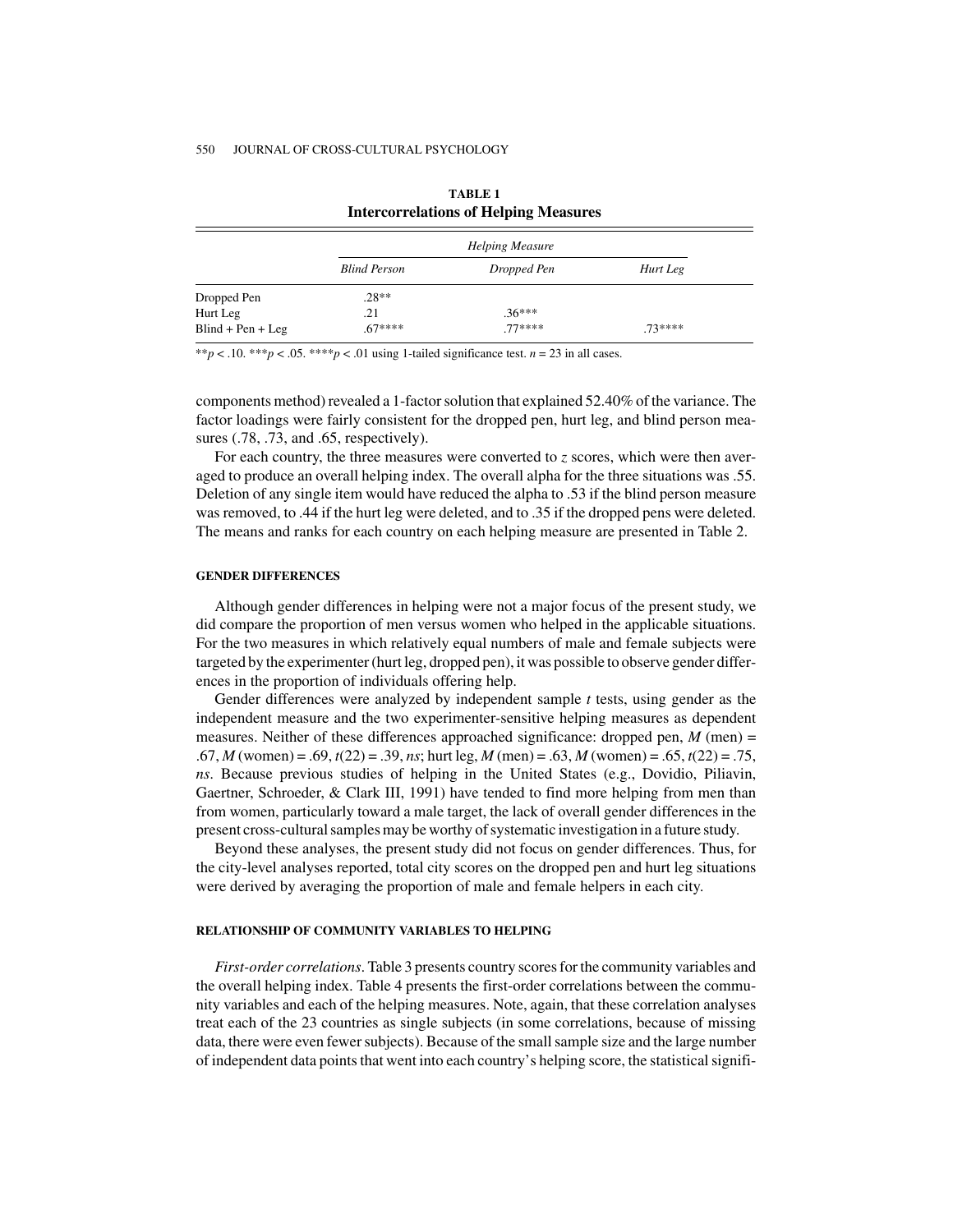|                           | Overall Helping Index |            | <b>Blind Person</b> |      | Dropped Pen |                | Hurt Leg |                |      |
|---------------------------|-----------------------|------------|---------------------|------|-------------|----------------|----------|----------------|------|
| City, Country             | Rank                  | z Scores   | $\%$                | Rank | $\%$        | Rank           | $\%$     | Rank           | $\%$ |
| Rio de Janeiro, Brazil    | 1                     | 1.66174    | 93.33               | 1    | 100         | 1              | 100      | $\overline{4}$ | 80   |
| San Jose, Costa Rica      | $\overline{2}$        | 1.52191    | 91.33               | 1    | 100         | 7              | 79       | 1              | 95   |
| Lilongwe, Malawi          | 3                     | 1.14903    | 86                  | 1    | 100         | $\overline{c}$ | 93       | 13             | 65   |
| Calcutta, India           | $\overline{4}$        | .91598     | 82.67               | 6    | 92          | 16             | 63       | $\overline{c}$ | 93   |
| Vienna, Austria           | 5                     | .79946     | 81                  | 12   | 75          | 6              | 88       | $\overline{4}$ | 80   |
| Madrid, Spain             | 6                     | .68293     | 79.33               | 1    | 100         | 9              | 75       | 14             | 63   |
| Copenhagen, Denmark       | 7                     | .56641     | 77.67               | 15   | 67          | $\overline{4}$ | 89       | 8              | 77   |
| Shanghai, China           | 8                     | .49650     | 76.67               | 17   | 63          | 9              | 75       | 3              | 92   |
| Mexico City, Mexico       | 9                     | .42658     | 75.67               | 6    | 92          | 17             | 55       | $\overline{4}$ | 80   |
| San Salvador, El Salvador | 10                    | .35667     | 74.67               | 6    | 92          | $\overline{4}$ | 89       | 20             | 43   |
| Prague, Czech Republic    | 11                    | .37997     | 75                  | 1    | 100         | 17             | 55       | 9              | 70   |
| Stockholm, Sweden         | 12                    | .17023     | 72                  | 18   | 58          | 3              | 92       | 11             | 66   |
| Budapest, Hungary         | 13                    | .10031     | 71                  | 15   | 67          | 8              | 76       | 9              | 70   |
| Bucharest, Romania        | 14                    | $-.06282$  | 68.67               | 6    | 92          | 14             | 66       | 19             | 48   |
| Tel Aviv. Israel          | 15                    | $-.10943$  | 68                  | 10   | 83          | 13             | 67       | 16             | 54   |
| Rome, Italy               | 16                    | $-.43570$  | 63.33               | 12   | 75          | 21             | 35       | $\overline{4}$ | 80   |
| Bangkok, Thailand         | 17                    | $-.59883$  | 61                  | 23   | 42          | 9              | 75       | 11             | 66   |
| Taipei, Taiwan            | 18                    | $-.73866$  | 59                  | 21   | 50          | 15             | 65       | 15             | 62   |
| Sofia, Bulgaria           | 19                    | $-.87849$  | 57                  | 11   | 80          | 12             | 69       | 23             | 22   |
| Amsterdam, Netherlands    | 20                    | $-1.11154$ | 53.67               | 18   | 58          | 19             | 54       | 17             | 49   |
| Singapore, Singapore      | 21                    | $-1.50772$ | 48                  | 21   | 50          | 20             | 45       | 17             | 49   |
| New York, United States   | 22                    | $-1.74077$ | 44.67               | 12   | 75          | 22             | 31       | 22             | 28   |
| Kuala Lampur, Malaysia    | 23                    | $-2.04374$ | 40.33               | 20   | 54          | 23             | 26       | 21             | 41   |

**TABLE 2 Cross-Cultural Differences**

NOTE: Overall Helping Index is the average of the *z*scores for each of the three situations. For the other measures, scores represent the percentage of help received in each country (1 = *most helpful*).

cance of the correlations with community variables were evaluated at the .15 level (twotailed).

As shown in Table 4, on average, the community variables showed low to moderate correlations with the helping measures. The only statistically reliable relationship that emerged was between the economic productivity measure and overall helping, as well as with two of the subcomponents of the helping measure. Cities that are more helpful tended to have lower PPP. None of the other correlations was significant at the (two-tailed) .15 level. However, note that this may be partially the result of the small number of subjects in these analyses. Figure 1 shows a scattergram of the relationship between overall helping in cities and countrylevel economic productivity.

Although statistically nonsignificant, there was a small relationship between walking speed and overall helping, with participants in faster cities somewhat less likely to offer help. More individualistic countries showed somewhat less overall helping and less helping in the hurt leg situation, but none of the correlations achieved significance. There was no relationship between the population size of cities and helping, which was expected given that the sample was limited to large cities.

It should be noted that the two community variables of economic productivity and individualism-collectivism and walking speed were highly intercorrelated. Economic productivity was positively correlated with individualism  $(r[n = 22] = .81, p < .001)$  and negatively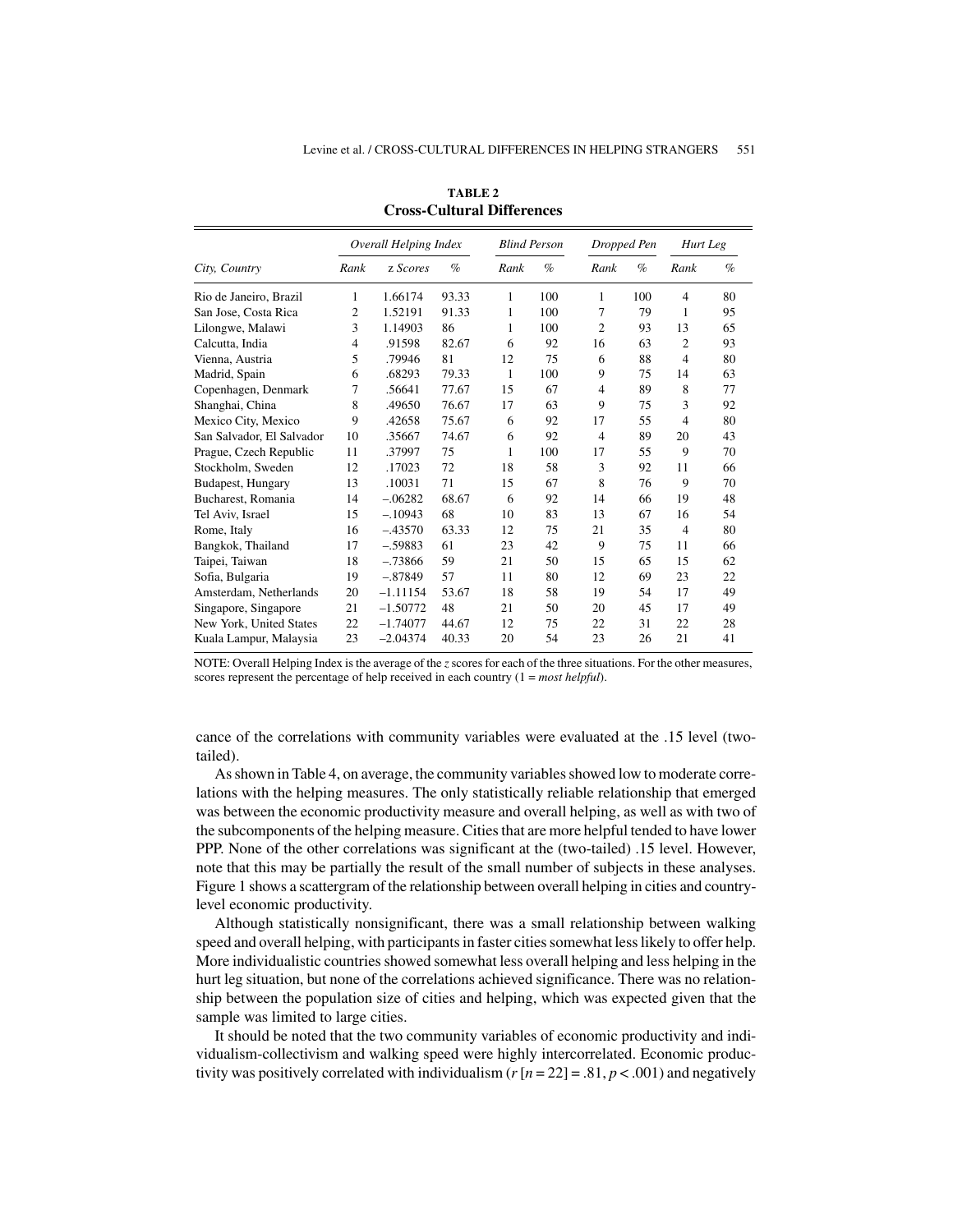| City, Country             | Overall Helping<br>(z scores) | Population<br>Size(City) | <b>PPP</b> | Walking<br><b>Speed</b> | Individualism |
|---------------------------|-------------------------------|--------------------------|------------|-------------------------|---------------|
| Rio de Janeiro, Brazil    | 1.67                          | 5,473,909                | 5,630      | 16.76                   | 3.50          |
| San Jose, Costa Rica      | 1.52                          | 315.909                  | 5,760      | 13.33                   | 3.40          |
| Lilongwe, Malawi          | 1.15                          | 233,973                  | 600        |                         | 3.25          |
| Calcutta, India           | 0.92                          | 4,399,819                | 1,290      | 14.41                   | 2.33          |
| Vienna, Austria           | 0.80                          | 1,539,848                | 20,230     | 14.08                   | 7.80          |
| Madrid, Spain             | 0.68                          | 2,976,064                | 14,040     | 13.66                   | 5.50          |
| Copenhagen, Denmark       | 0.57                          | 619,288                  | 20,800     | 12.21                   | 7.83          |
| Shanghai, China           | 0.50                          | 8,205,598                | 2,510      | 21.65                   | 2.17          |
| Mexico City, Mexico       | 0.43                          | 8,235,744                | 7,050      | 13.54                   | 3.67          |
| San Salvador, El Salvador | 0.36                          | 422,570                  | 2,510      | 14.04                   | 2.80          |
| Prague, Czech Republic    | 0.38                          | 1,216,513                | 7,910      | 13.80                   | 5.00          |
| Stockholm, Sweden         | 0.17                          | 674,680                  | 17,850     | 12.74                   | 8.33          |
| Budapest, Hungary         | 0.10                          | 2,002,121                | 6,310      | 13.75                   | 4.83          |
| Bucharest, Romania        | $-0.06$                       | 2,343,824                | 2,920      | 16.72                   | 4.20          |
| Tel Aviv, Israel          | $-0.11$                       | 357,100                  | 15,690     | 11.05                   | 6.00          |
| Rome, Italy               | $-0.44$                       | 2,693,383                | 18,610     | 12.75                   | 5.87          |
| Bangkok, Thailand         | $-0.60$                       | 5,876,000                | 6,870      |                         | 2.50          |
| Taipei, Taiwan            | $-0.74$                       | 1,769,568                |            | 13.58                   | 3.00          |
| Sofia, Bulgaria           | $-0.88$                       | 1,114,476                | 4,230      | 15.57                   | 4.00          |
| Amsterdam, Netherlands    | $-1.11$                       | 721,976                  | 18,080     | 11.46                   | 8.17          |
| Singapore, Singapore      | $-1.51$                       | 2,930,000                | 21,430     | 14.74                   | 3.17          |
| New York, United States   | $-1.74$                       | 7,311,966                | 25,860     | 12.03                   | 9.80          |
| Kuala Lampur, Malaysia    | $-2.04$                       | 1,145,075                | 8,610      |                         | 2.67          |

**TABLE 3 Values of Community Variables by Country**

correlated with walking speed  $(r[n = 19] = -.58, p < .01)$  (i.e., faster places had stronger economic productivity). Individualism was also negatively correlated with walking speed (*r*[*n* =  $20$ ] = -.60,  $p < .01$ ) (i.e., faster places were more individualistic). Overall, cities enjoying stronger economic productivity were more individualistic and had a faster pace of life.

*Simple regression analyses*. Because only one predictor variable—economic productivity—was significantly correlated with helping, a series of simple regression analyses were conducted in which economic productivity served as the predictor variable and one of the four helping measures (overall helping index, blind person, dropped pen, or hurt leg situations) served as the criterion. As can be seen in Table 5, economic well-being significantly predicted three of the four helping measures: the overall helping index, the blind, and the dropped pen measures.

*Comparisons of simpatia versus non-simpatia cultures*. Finally, to test whether simpatia cultures—defined as Latin American countries and Spain—were more likely to help than non-simpatia cultures, the percentage of overall helping in the five simpatia cultures in our

NOTE: All data pertain to country as a whole, except for helping and population size. PPP refers to per capita gross domestic product with purchasing power parity. Individualism refers to expert ratings of country individualism-collectivism scores, with higher numbers indicating more individualism. For walking speed, higher numbers indicate slower speed.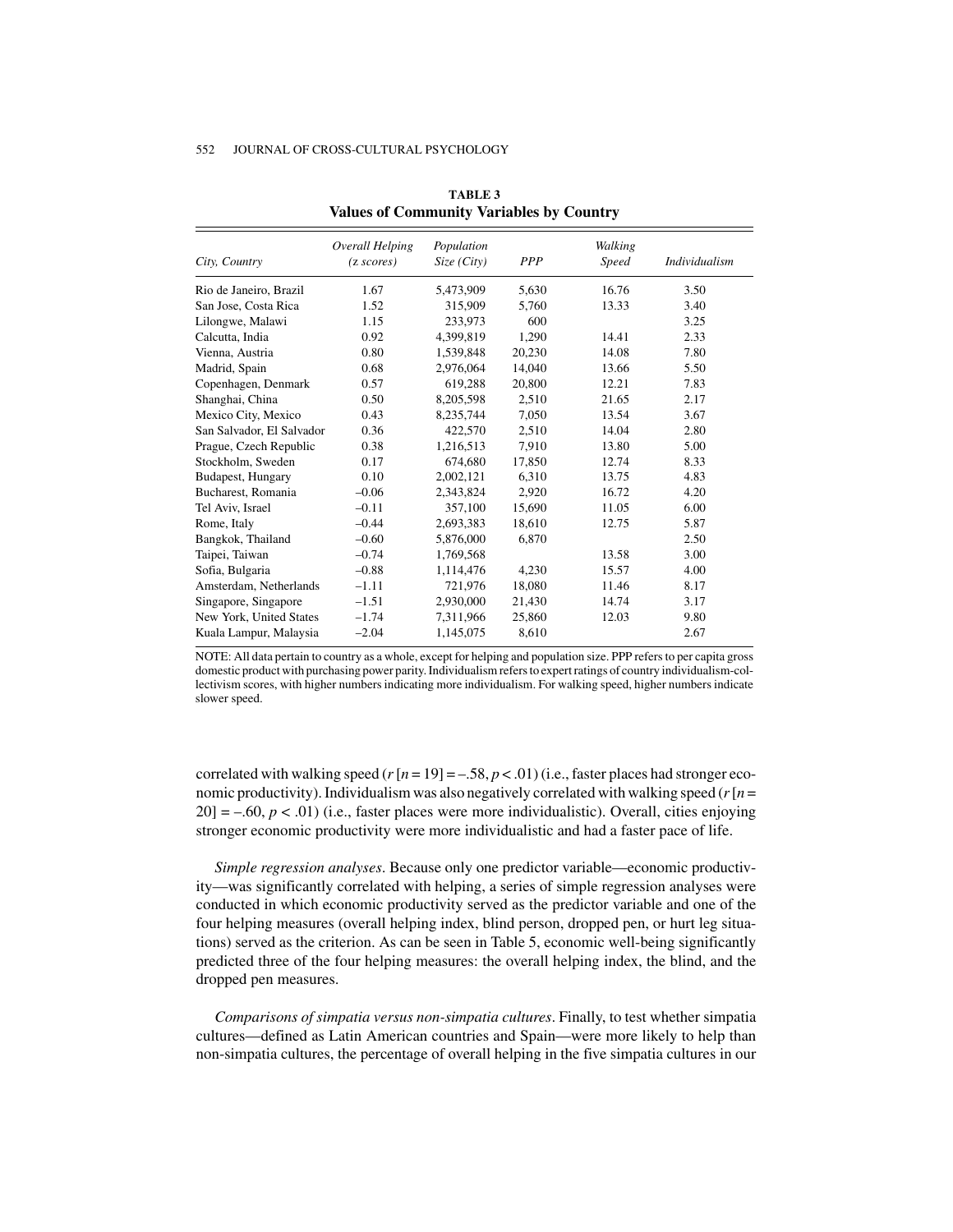|                                    | <b>Helping Measures</b> |                     |          |             |  |  |  |
|------------------------------------|-------------------------|---------------------|----------|-------------|--|--|--|
| Community<br><i>Characteristic</i> | Overall Helping         | <b>Blind Person</b> | Hurt Leg | Dropped Pen |  |  |  |
| Population size (city)             | $-.03$                  | $-.06$              | .22      | $-.21$      |  |  |  |
|                                    | (23)                    | (23)                | (23)     | (23)        |  |  |  |
| Purchasing power parity (PPP)      | $-.43***$               | $-.42***$           | $-.21$   | $-.32*$     |  |  |  |
|                                    | (22)                    | (22)                | (22)     | (22)        |  |  |  |
| Walking speed                      | .26                     | .06                 | .23      | .24         |  |  |  |
|                                    | (20)                    | (20)                | (20)     | (20)        |  |  |  |
| Individualism-collectivism         | $-.17$                  | $-.09$              | $-.21$   | $-.07$      |  |  |  |
|                                    | (23)                    | (23)                | (23)     | (23)        |  |  |  |

**TABLE 4 Correlations Between Helping Measures and Other Community Characteristics**

NOTE: \**p* <.15. \*\*\**p* <.05, 2-tailed. Sample sizes in parentheses. Statistics for some community characteristics were not available for some countries, resulting in smaller sample sizes for those analyses.



**Figure 1: Scattergram representing the relationship between overall helping rates in cities and countrylevel economic productivity, measured in terms of per capita gross domestic product with purchasing power parity**

sample (Brazil, Costa Rica, El Salvador, Mexico, and Spain) were averaged and compared with the average percentage of helping in the non-simpatia cultures in our sample. As predicted, simpatia countries ( $M = 82.87\%$ ,  $SD = 8.84$ ) were on average more helpful than nonsimpatia countries ( $M = 65.87\%$ ,  $SD = 13.41$ ,  $t(21) = 2.65$ ,  $p < .02$  (two-tailed)).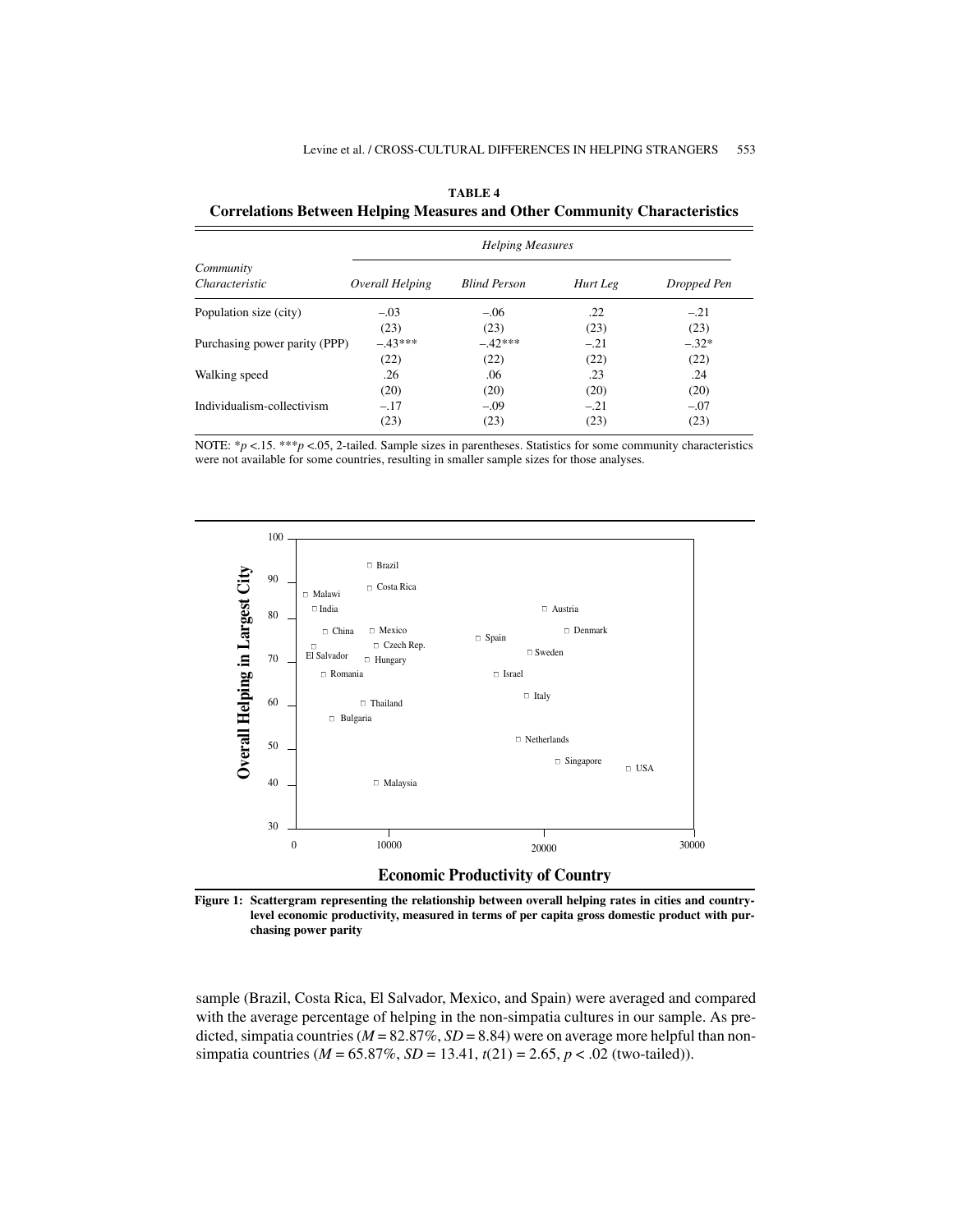# **TABLE 5 Simple Regression Analyses of Helping on Economic Productivity (standardized betas)**

| Predictor Variable | Overall Helping | <b>Blind Person</b> | Dropped Pen | Hurt Leg |
|--------------------|-----------------|---------------------|-------------|----------|
| PPP $(n = 22)$     | $-.43*$         | $-42***$            | $-.32*$     | $-.21$   |

NOTE: Adjusted  $R^2$ : Overall Helping = .15; Blind = .13; Pen = .06; Leg = .01. PPP = Gross domestic product with purchasing power parity.

\**p* < .15. \*\*\**p* < .05, 2-tailed.

### **DISCUSSION**

### **MEASURING HELPING BEHAVIOR ACROSS CULTURES**

Can we generalize across situations about a city's overall tendency to help strangers? The present data provide at least qualified support for such a general tendency. At least for the behaviors measured under the specified situations, large international cities may be endowed with a helping temperament, which may be a part of the larger personality of a place. We can tentatively conclude that helping rates across cities can be measured with some reliability despite large variation in local cultural practices and socioeconomic conditions. However, it is important not to overstate this claim. The degree of interrelationships among the three helping measures was modest. Furthermore, the measures used in this study were rather similar to those in Pearce and Amato's (1980) taxonomic space and in that they all measured everyday favors rather than helping rates in life-threatening situations. It is still an open empirical question of whether helping rates of cities around the world would generalize to helping situations that vary considerably from those assessed in this study.

### **COUNTRY/CITY RANKING**

Countries differed greatly in the amount of help offered to a stranger. The average percentage of help offered by pedestrians was as high as 93% in Rio de Janeiro, Brazil, and as low as 40% in Kuala Lampur, Malaysia. New York City, in the United States, true to its stereotype as an unfriendly place, came in a close second to last in this sample, with an average of 45%. Perhaps this explains the recent civility campaign of the mayor of New York to make the streets of New York friendlier (Tierney, 1998).

An interesting characteristic of the rankings is the absence of any clear cultural or geographic clustering of countries along helping lines. The most helpful group included places as diverse as Rio de Janeiro, Brazil; Lilongwe, Malawi; Calcutta, India; and Vienna, Austria. Similarly, the least helpful group attracted bedfellows as dissimilar as Sofia, Bulgaria; Amsterdam, Netherlands; New York; and Kuala Lampur, Malaysia. Even economically, these countries are not very homogenous, although as we will see, economic vitality was a good predictor of helping rates across cultures as a general trend.

# **THE RELATIONSHIP BETWEEN HELPING OF STRANGERS AND COMMUNITY VARIABLES**

The strongest and only reliable correlate of cross-national differences in helping in the present study was economic productivity. Countries where residents had higher per capita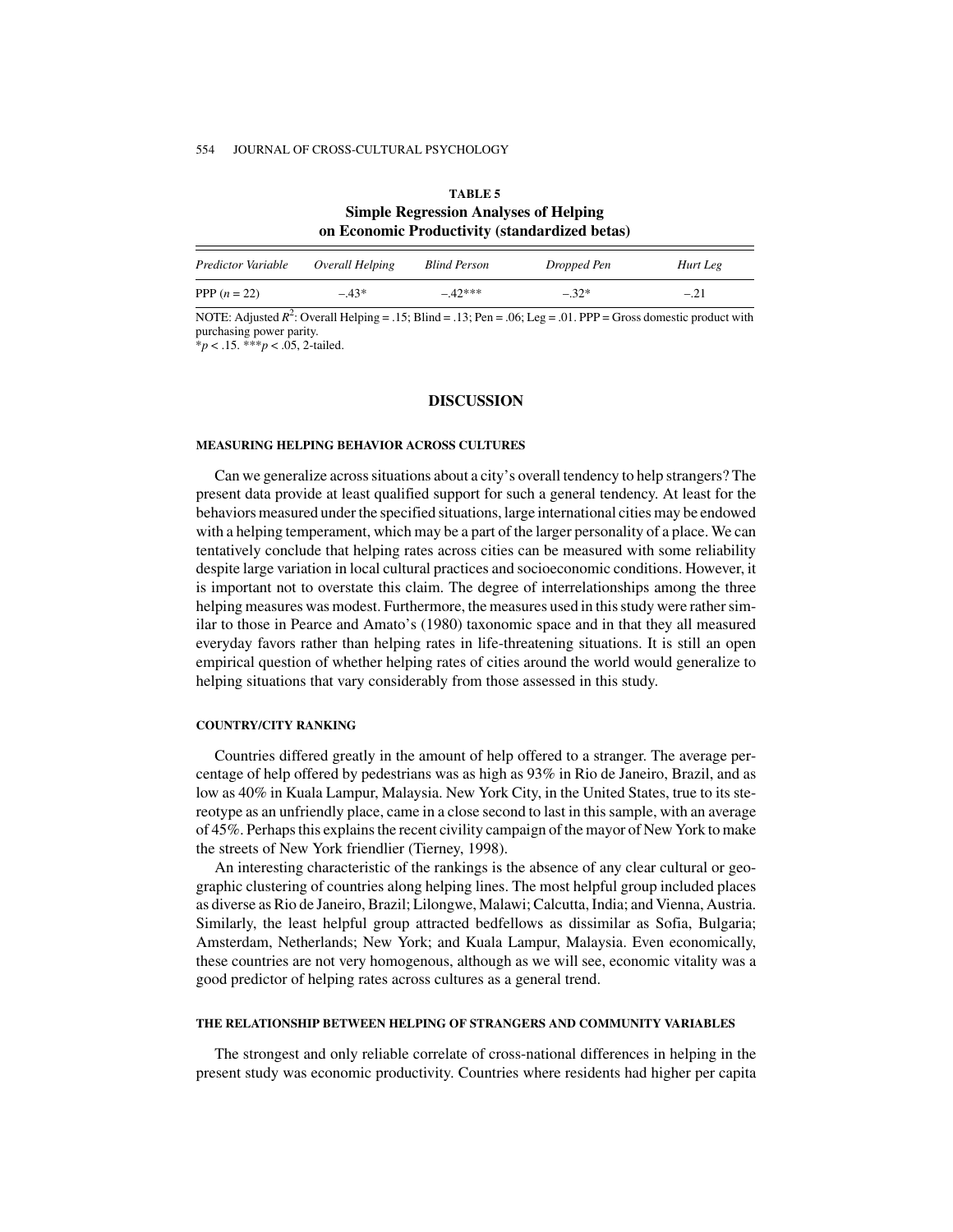purchasing power tended to be less helpful overall. None of the other relationships was statistically significant. Traditional sociological theory would suggest that people enjoying stronger economies would be more helpful, a finding that has received at least partial support in previous studies conducted on cities in the United States (e.g., Levine et al., 1994). This has been explained by the fact that stressful economic conditions, as reflected in variables such as unemployment rates and frequency of business failures, lead to maladaptive individual behaviors that are detrimental to the social functioning of the community.

The present results may reflect cross-cultural limitations of these economic hypotheses. At the level of countries, lack of strong economies may sometimes be accompanied by a traditional value system. These traditional value systems often include ethical guidelines that mandate assisting strangers. In fact, some social psychological work suggests that economic productivity and attitudes toward benevolence are negatively related, with students in economically developed countries less likely to endorse altruistic values (Gordon, 1967; Inkeles, 1997). This may explain the general helpfulness at the top of the list (Rio de Janeiro, San Jose, Lilongwe, Calcutta)—all of which are third-world environments. This revised hypothesis might be tested in a future study by including measures of traditionalism. Clearly, however, this economic trend was far from perfect. Big cities in some economically advanced countries (Vienna, Madrid, Copenhagen) were high on helpfulness, whereas some cities in poorer countries (Kuala Lampur) were the least helpful.

Another strong finding in this study is that cities from Latin America (Brazil, Costa Rica, Mexico, El Salvador) and Spain were all above the mean in overall helping, and on average were more helpful than the other international cities. This difference can be attributed to the importance of the cultural script of simpatia (in Spanish) or simpatico (in Portuguese) in Latin American and Hispanic cultures (Rodrigues & Assmar, 1988; Triandis et al., 1984). These terms, which have no equivalent in English, refer to a range of amiable social qualities—to be friendly, nice, agreeable, and good-natured (i.e., a person who is fun to be with and pleasant to deal with). Helping strangers is also part of this script. Simpatia and simpatico emphasize prioritizing amiable social behaviors as compared with, for example, emphasizing achievement and productivity.

This explanation in terms of simpatia is of course merely suggestive in that it is correlational. Other explanations are possible. All the simpatia cultures have primarily Roman Catholic populations. Furthermore, these are societies that are cultures of honor. It is plausible that cultural traits associated with Roman Catholicism or the friendliness derivative of honor cultures may be the crucial variable that accounts for the higher rates of helping among Hispanic cultures. Although these variables overlap greatly in the current sample, future studies can disentangle them through systematic cross-national and cross-religious investigations.

General trends—overall tendencies but with many exceptions—appeared between both walking speed and helping and the cultural value of individualism-collectivism and helping. Although statistically not significant, there was some tendency for participants in faster cities to be less helpful, consistent with Milgram's (1970) system overload theory. Some of the faster cities in the sample (e.g., New York, Amsterdam) scored low on helpfulness, whereas other cities with fast walking speed (e.g., Copenhagen) were relatively helpful. Interestingly, this relationship between pace of life and helping and its statistical unreliability mirrors findings in the study of 36 cities in the United States by Levine et al. (1994). The lack of a strong and reliable relationship between pace of life and helping also suggests that the link between economic health and helping is not a by-product of a fast pace of life in affluent societies. Thus, to the extent that walking speed can be seen as a good indicator of an urbanite's ability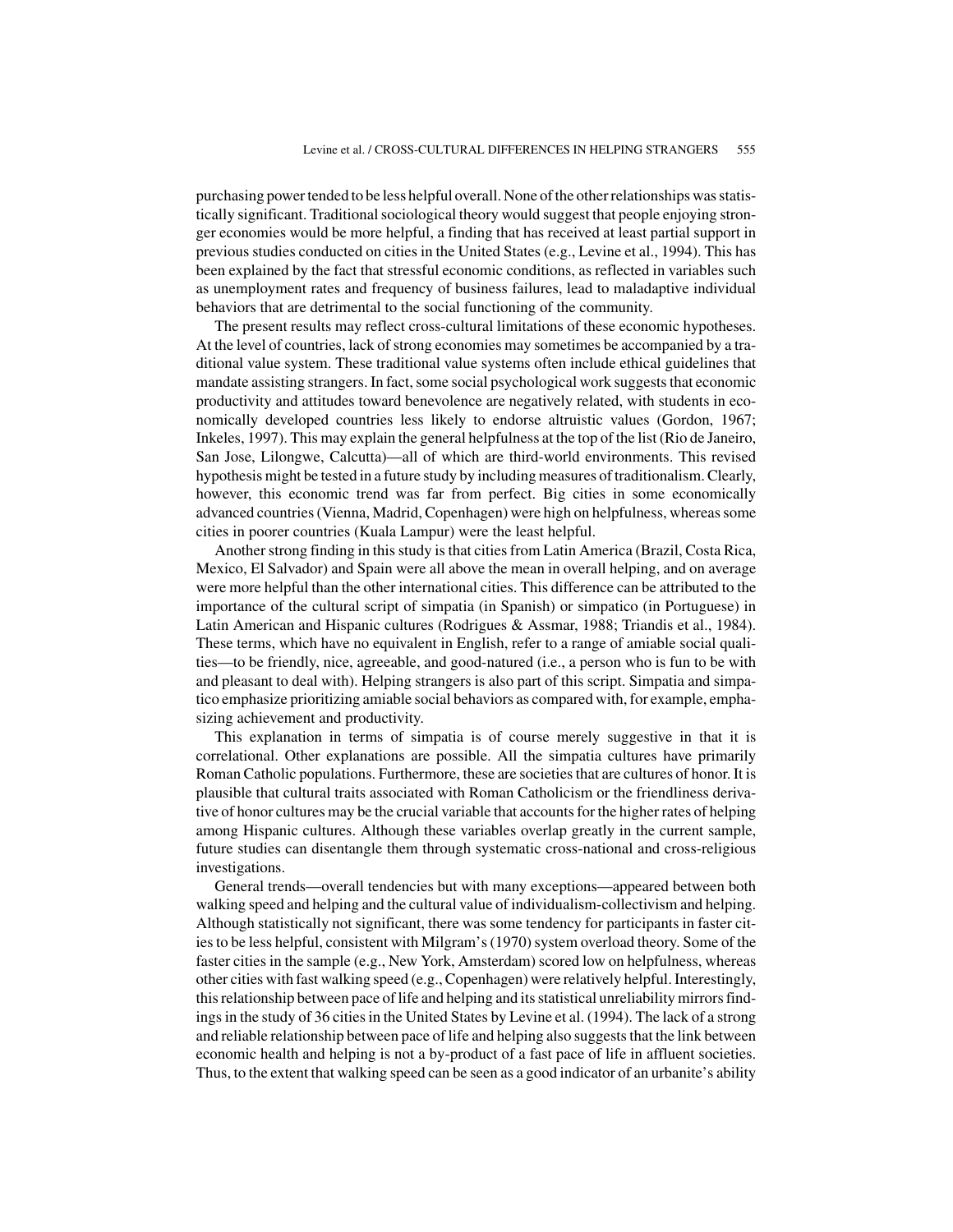to attend to unnecessary stimuli, cognitive processing theories of helping (e.g., Milgram, 1970) fall short of explaining the negative relationship between economic health and helping across cultures.

Similarly, the cultural value of collectivism-individualism was unrelated to helping. Given the diffuseness of the collectivism-individualism construct, particularly because it does not make clear predictions about behaviors toward one's outgroup (and whether pedestrians would be categorized as such by individualists and collectivists), it is not surprising to see a low correlation for this variable with helping. Although there was a slight overall tendency for big cities in individualistic countries to be less helpful, several cities were diametrically opposed to this trend: Some individualistic places were relatively helpful, and some collectivistic places were relatively unhelpful.

It is important to note that all three community variables—economic productivity, walking speed, and individualism—were highly intercorrelated. There was a positive relationship between economic productivity, faster walking speeds, and individualism. Even if economic productivity were not the only reliable predictor of helping, the fact that there was considerable overlap between these variables indicates that they may not be the optimal set of multivariate predictors for explaining international differences in helping in big cities.

### **FUTURE DIRECTIONS**

It would be helpful in future studies to identify other culture-level variables that account for unique variance in international helping. We may speculate on several possibilities. As discussed above, one possibility, suggested by the present economic findings, is a measure of traditionalism. Another might be to focus more directly on prosocial value orientations. Van Lange, Otten, De Bruin, and Joireman (1997), for example, distinguish between individualists, who tend to maximize their own outcomes with little concern for others; competitors, who seek to gain an advantage in their own outcomes relative to those of others; and prosocials, who seek to maximize both their own and others' outcomes, with an emphasis on equality. Yet another possible refinement of the concept of individualism might focus on the value of communitarianism. Popenoe (1994), for example, distinguishes between individualistic cultures that value communitarianism (e.g., Sweden, Denmark) versus individualistic cultures that are more characterized by egoism (e.g., United States).

The present study used expert ratings to measure cultural values instead of sampling values through self-reports among individuals in different cultures. This expert-rating strategy is a valid alternative to measuring cultural values through self-reports. Expert ratings can side step a number of problems faced by survey-driven approaches and have been shown to be good predictors of cultural differences in an individual's thoughts and behaviors even when values derived from survey data fail to predict these differences (for a discussion of these issues, see Peng, Nisbett, & Wong, 1997). However, data sets of cultural values continue to be irreplaceable as a rich source of information that can be tapped to understand cultural differences in behavior.

The two largest data sets of cultural values are Hofstede's (1980, 1991) rankings of 39 countries on four empirically derived values and Schwartz and his colleagues' (1994, 1995) rankings of 86 samples from 36 nations on seven empirically derived value types. Two values from Hofstede's research that might be relevant for explaining country-level differences in helping, for example, are his data for collectivism and for masculinity (the tendency to value traditional masculine activities). From Schwartz's research it might be fruitful to examine country-level differences in, for example, hierarchy, an emphasis on the legitimacy of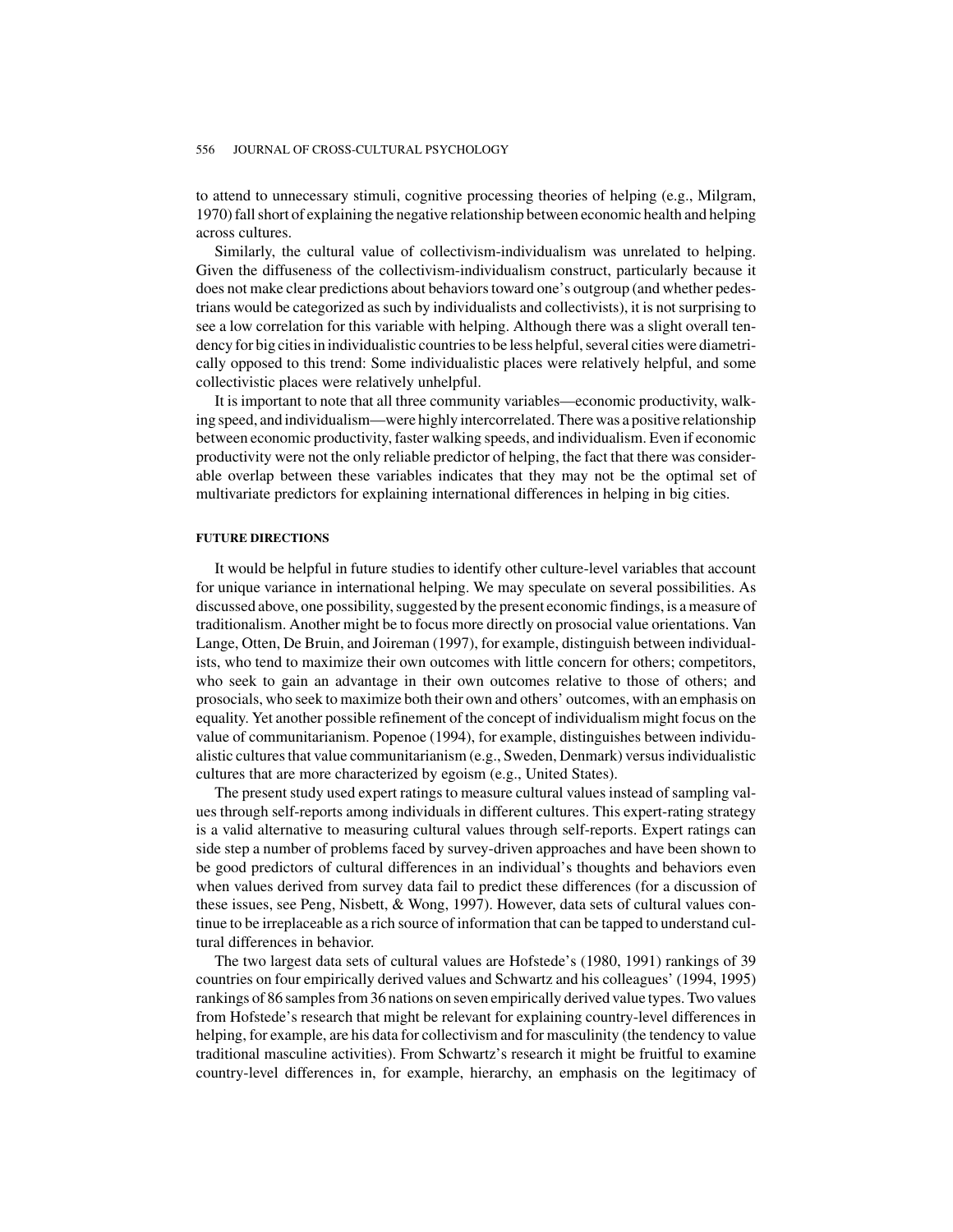hierarchical allocations of fixed roles and resources; affective and intellectual autonomy, an emphasis on protecting independent pursuit of positive affective experiences and one's own intellectual directions; and egalitarian commitment, the value a culture places on transcending selfish interests, when necessary, to promote the welfare of others. (For further description of these value types, see Hofstede, 1980, 1991; Schwartz, 1994; and Schwartz & Ros, 1995.) These two data sets were not used in the present study because they do not include rankings for several countries in the present sample. Future studies, however, could be designed around the available data sets, by conducting empirical studies of helping in those countries for which researchers have already gathered data.

It is possible, of course, that the present findings have been weakened by methodological problems, particularly those concerning experimenter effects. As pointed out earlier, although a number of steps were taken to minimize these effects, they remain a significant possibility. It should be noted, however, that these same methodological procedures have been used successfully in previous large-scale studies in the United States (Levine et al., 1994). In those studies, conducted in cities within a single culture, the strongest predictors of helping were population density and population size. Data for population density are not readily available for many international cities and, because the present study focused on large cities, population size was not a relevant variable. This suggests the possibility that population density and size are also the critical variables in predicting helping on an international level, a hypothesis that was not tested in the present study.

International cities differ on a multitude of dimensions, many of which are not adequately captured by existing statistics. Even for those statistics that are available, the numbers may have different significance in different countries. In exploring economic explanations, for example, we found that two of the least helpful cities were New York City, which has a strong economy, and Kuala Lampur, which does not. It is possible, however, that economic conditions are the driving force in the helping scores of both cities. For New York, it may be that the city's economic vitality has led to a rapid pace of life (and vice versa), which has led to system overload, resulting in a lack of attention to the needs of strangers (e.g., Milgram, 1970). In Kuala Lampur, on the other hand, it could be that rapid industrialization and urban growth have produced economic distress, which has resulted in a breakdown of social and community stability, resulting in a lack of attention to the needs of strangers (e.g., Rubington  $\&$ Weinberg, 1977). In other words, a multitude of variables needs to be tracked to capture the complexity of the personality of countries and cities, particularly for a complex behavior such as reaching out to strangers. This sort of multivariate analysis would require considerable more city- and country-level statistics than are currently available.

The findings of this study have something to offer to the evolutionary analysis of altruism, which has been a central concern of modern evolutionary theory. The psychology of altruism critically depends on the recipient of the altruistic act, whether it is targeted toward kin members (Hamilton, 1964) or reciprocating strangers (Trivers, 1985), and the biological significance of the helpful act (i.e., whether it is an everyday favor versus a life-saving move) (Burnstein, Crandall, & Kitayama, 1994). Although people everywhere may be equipped with the same social psychological heuristics that make various forms of human altruism possible (Burnstein et al., 1994; Cosmides & Tooby, 1992), the present cross-cultural data indicate that the rate of actual helping behavior for stranger-to-stranger everyday assistance varies greatly between cultures and is profoundly affected by local conditions such as economic well-being, cultural values, and other factors yet to be identified by researchers. It would be interesting to examine in future research the extent of cultural variability of other types of helping behaviors. It stands to reason, for example, that more cross-cultural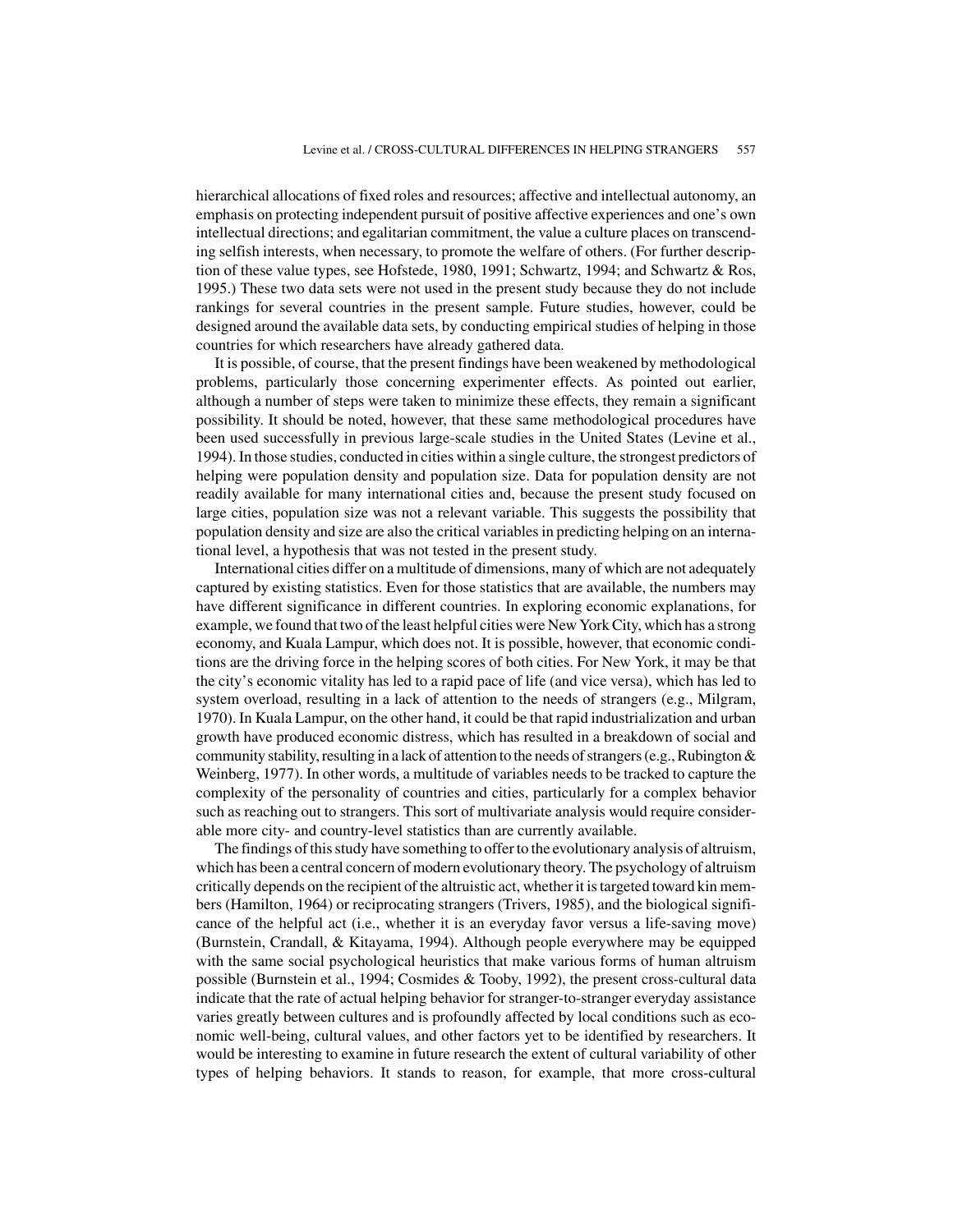similarity in helping rates (or in helping intentions) would emerge in situations having strong evolutionary significance, such as when the helping act is targeted toward a close relative whose life is at stake (Burnstein et al., 1994).

Finally, our ranking of places may serve two practical purposes. First, they provide tangible information for study of the quality of the helping environment in individual cities around the world. Second, as social indicators, they may be compared over time to mark trends in urban life throughout the world.

### **NOTES**

1. Two other helping studies were also conducted: Asking for change (for a quarter in the United States or its functional equivalent in native currency in other countries) and lost letters, using the classic lost-letter technique (Milgram, Mann, & Harter, 1965). Each of these measures, however, caused considerable cross-cultural translation problems. In the asking-for-change experiment, we found that for reasons ranging from monetary inflation to prepaid telephone cards, people in several cities could not understand the need for specific small-value coins. In some cities (e.g., Calcutta), there was a general shortage of small-value coins and bills, a problem that occurs throughout India during some festival seasons. In a few cities (e.g., San Salvador), people were afraid to transact money with strangers. The lost-letter experiment was even more troublesome. In some cities (e.g., Tel Aviv), people were afraid to touch the letter, for fear of explosives. Also, in many less developed countries we found that local mailboxes were either unattended or nonexistent, therefore, mailing a letter in these places requires walking to a central post office rather than simply going to the letter box on the corner or in front of one's home, as is the custom in other countries. Most problematic of all, in several countries (e.g., India, which has a 52% illiteracy rate), we found that letters and postal communications were peripheral to many residents'lives. As a result, data for these two studies were not analyzed in the final results. These data are, however, available upon request from the first author.

2. The dropped pen, hurt leg, and blind person measures were also scored on weighted multipoint scales reflecting increasing prosocial involvement. The dropped pen measure, for example, was scored on a 5-point scale: 1 = *Did not appear to notice*,2= *Noticed but offered no help*,3= *Didn't pick up pen, but called back to experimenter that he'd dropped it*,4= *Picked up pen and called back to experimenter that he'd dropped it*, and 5 = *Picked up pen and caught up to the experimenter to hand it to him*. The hurt leg measure was scored on a similar 3-point scale, and the blind person on a 4-point scale. Initial reliability checks, however, indicated difficulty in accurately distinguishing between some of the categories, particularly for the blind person measure. There were also questions about the equivalence of each of the scales from measure to measure. As a result, these scales were collapsed into overall categories of helping versus not helping. Results based on analyses using multipoint scales are available from the first author.

3. In addition to individualism-collectivism, the experts also rated each country on the horizontalismverticalism dimension. A vertical orientation is one in which hierarchy is very important and where in-group authorities determine most social behavior. In horizontal cultures, social behavior is more egalitarian. Vertical cultures are more concerned with power and achievement, whereas horizontal cultures are more concerned with benevolence and universalism—benevolence in horizontal collective cultures, and universalism in horizontal individualistic cultures. Helpfulness, according to this reasoning, should be higher in horizontal cultures.

The overall alpha for horizontalism-verticalism, for the six raters was .77. Deleting the scores of one rater resulted in an overall alpha of .95. Because ratings of horizontalism-verticalism were almost identical with those of individualism-collectivism  $(r (23) = .93, p < .01)$ , it was dropped from further analyses.

### **REFERENCES**

Amato, P. R. (1983). Helping behavior in urban and rural environments: Field studies based on a taxonomic organization of helping episodes. *Journal of Personality and Social Psychology*, *45*(3), 571-586.

- Burnstein, E., Crandall, E., & Kitayama, E. (1994). Some Neo-Darwinian decision rules for altruism: Weighing cues for inclusive fitness as a function of the biological importance of the decision. *Journal of Personality and Social Psychology*, *67*, 773-789.
- Collett, P., & O'Shea, G. (1976). Pointing the way to a fictional place: A study of direction giving in England and Iran. *European Journal of Social Psychology*, *6*, 447-458.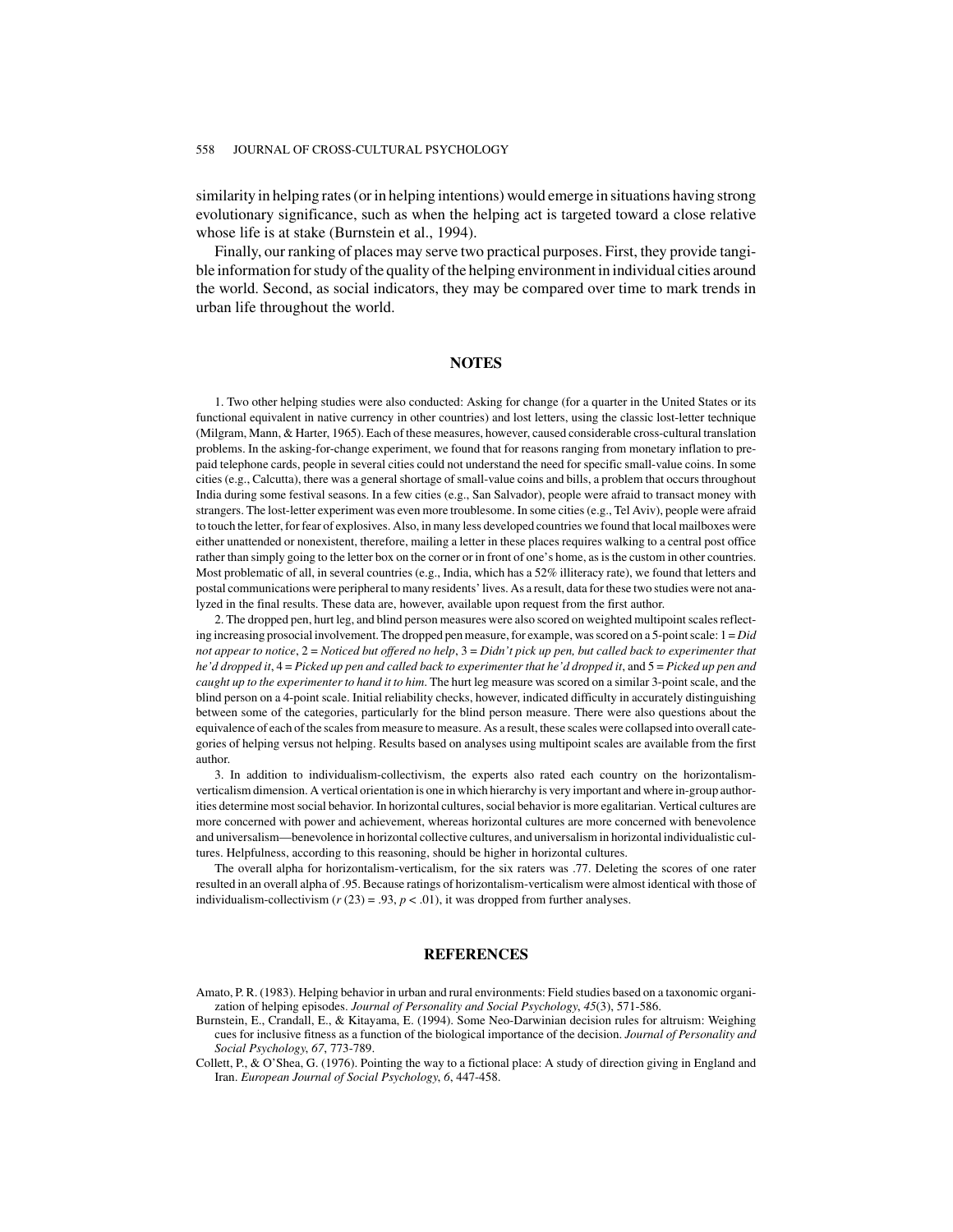- Cosmides, L., & Tooby, J. (1992). Cognitive adaptations for social exchange. In J. H. Barkow, L. Cosmides, & J. Tooby (Eds.), *The adapted mind*. New York: Oxford University Press.
- Cutter, S. L. (1985). *Ratings places: A geographic view on the quality of life*. Washington, DC: Association of American Geographers.

Darley, J. & Batson, C. (1973). From Jerusalem to Jericho: A study of situational and dispositional variables in helping behavior. *Journal of Personality and Social Psychology*, *27*, 100-108.

- Dovidio, J., Piliavin, J., Gaertner, S., Schroeder, D., & Clark III, R. (1991). The arousal: Cost-reward model and the process of intervention: A review of the evidence. In M. S. Clark (Ed.), *Prosocial behavior*. Newbury Park, CA: Sage.
- Feldman, R. (1968). Response to compatriot and foreigner who seek assistance. *Journal of Personality and Social Psychology*, *10*, 202-214.

Fischer, C. (1976). *The urban experience*. Orlando, FL: Harcourt Brace.

Gordon, L. V. (1967). Q-typing of Oriental and American youth: Initial and clarifying studies. *Journal of Social Psychology*, *71*, 185-195.

Gottdiener, M. (1994). *The new urban sociology*. New York: McGraw-Hill.

- Hamilton, W. D. (1964). The genetical evolution of social behavior, Parts I and II. *Journal of Theoretical Biology*, *7*, 1-52.
- Hedge, A., & Yousif, Y. (1992). Effects of urban size, urgency, and cost on helpfulness: A cross-cultural comparison between the United Kingdom and the Sudan. *Journal of Cross-Cultural Psychology*, *23*, 107-115.
- Hofstede, G. (1980). *Culture's consequences*. Beverly Hills, CA: Sage.

Hofstede, G. (1991). *Cultures and organizations*. New York: McGraw-Hill.

- Inkeles, A. (1997). *National character: A psycho-social perspective*. New Brunswick, NJ: Transaction Books.
- Korte, C., & Ayvalioglu, N. (1981). Helpfulness in Turkey: Cities, towns and urban villages. *Journal of Cross-Cultural Psychology*, *12*, 123-141.

Korte, C., Ypma, I., & Toppen, A. (1975). Helpfulness in Dutch society as a function of urbanization and environmental input level. *Journal of Personality and Social Psychology*, *32*, 996-1003.

- Krupat, E., & Guild, W. (1980). Defining the city: The use of objective and subjective measures for community description. *Journal of Social Issues*, *36*(3), 9-28.
- L'Armand, K., & Pepitone, A. (1975). Helping to reward another person: A cross-cultural analysis. *Journal of Personality and Social Psychology*, *31*, 189-198.
- Lee, C. (1995). Prosocial organizational behaviors: The roles of workplace justice, achievement striving and pay satisfaction. *Journal of Business and Psychology*, *10*, 197-206.
- Levine, R., Martinez, T., Brase, G., & Sorenson, K. (1994). Helping in 36 U.S. Cities. *Journal of Personality and Social Psychology*, *67*, 69-81.
- Levine, R., Miyake, K., & Lee, M. (1989). Places rated revisited: Psycho-social pathology in metropolitan areas. *Environment and Behavior*, *21*, 531-553.
- Linsky, A., & Straus, M. (1986). *Social stress in the United States*. Westport, CT: Auburn House.
- Milgram, S. (1970). The experience of living in cities. *Science*, *167*, 1461-1468.

Milgram, S., Mann, L., & Harter, S. (1965). The lost letter technique: A tool of social research. *Public Opinion Quarterly*, *29*, 437-438.

- Moghaddam, A., & Stringer, P. (1979). Wrong directions in cross-cultural psychology: A cautionary replication in Iran. *European Journal of Social Psychology*, *9*, 229-231.
- Pearce, P. L., & Amato, P. R. (1980). A taxonomy of helping: A multidimensional scaling analysis. *Social Psychology Quarterly*, *43*(4), 363-371.
- Peng, K., Nisbett, R. E., & Wong, N. (1997). Validity problems: Comparing values across cultures and possible solutions. *Psychological Methods*, *2*, 329-344.
- Pepitone, A. (1999). Historical sketches and critical commentary about social psychology in the golden age. In A. Rodrigues & R. Levine (Eds.), *Reflections on 100 years of experimental social psychology*. New York: Basic Books.
- Popenoe, D. (1994). The family condition of America: Cultural change and public policy. In H. Aaron, T. Mann, & T. Taylor (Eds.), *Values and public policy* (pp. 81-112). Washington, DC: The Brookings Institute.
- Rodrigues, A., & Assmar, E. (1988). On some aspects of distributive justice in Brazil.*Interamerican Journal of Psychology*, *22*, 1-20.
- Rubington, E., & Weinberg, M. (1977). *The study of social problems: Five perspectives*. New York: Oxford University Press.
- Sanchez-Burks, J., Nisbett, R. E., & Ybarra, O. (2000). Relational schemas, cultural styles, and prejudice against outgroups. *Journal of Personality and Social Psychology*, *79*, 174-189.
- Schwartz, S.H. (1994). Beyond individualism-collectivism: New cultural dimensions of values. In U. Kim, H. Triandis, & G. Yoon (Eds.), *Individualism and collectivism* (pp. 85-102). Newbury Park, CA: Sage.
- Schwartz, S. H., & Ros, M. (1995). Value priorities in West European nations: A cross-cultural perspective. In G. Ben-Shakhar and A. Lieblich (Eds.), *Studies in psychology in honor of Solomon Kugelmass* (pp. 322-347). Jerusalem: Magnes Press.